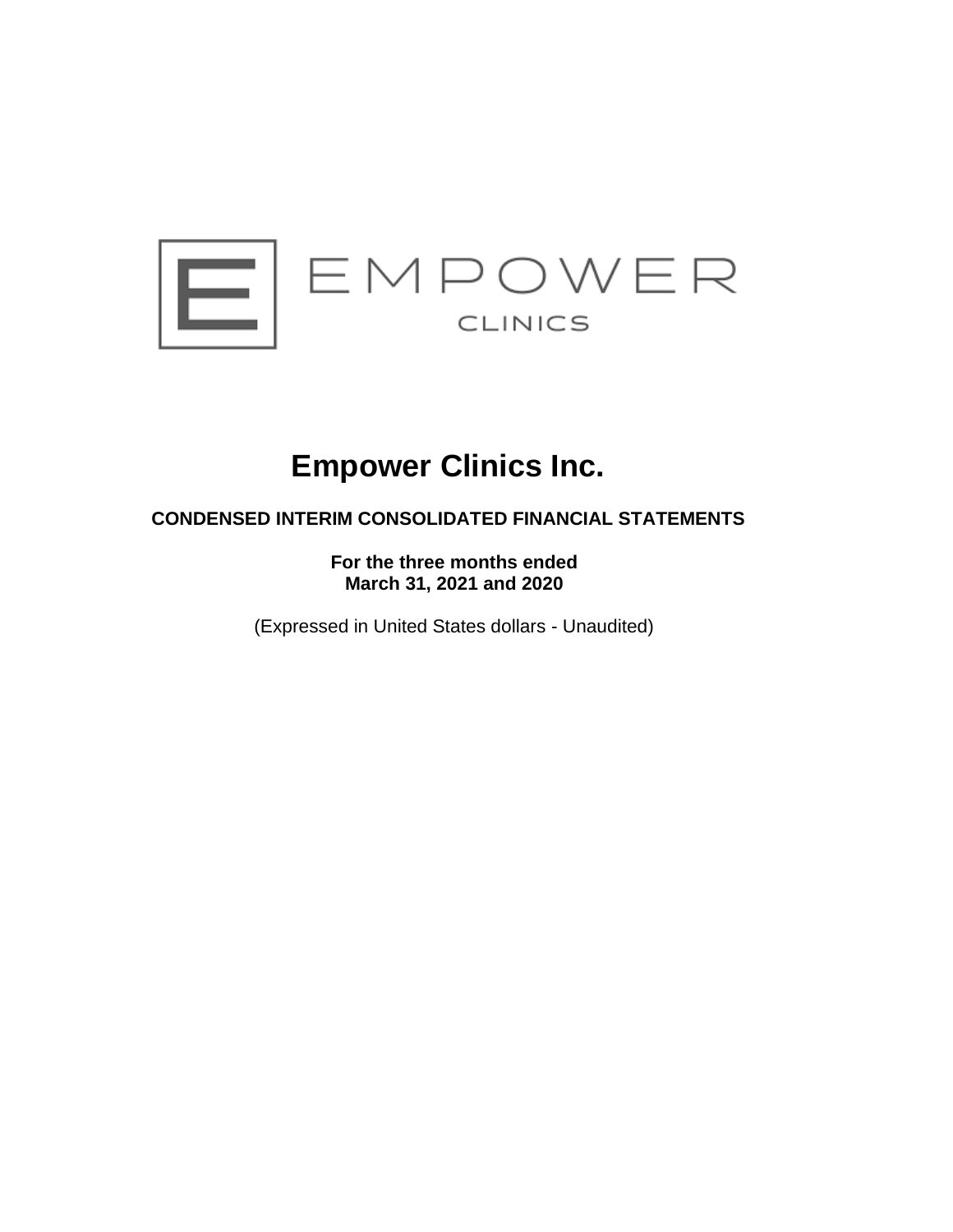#### **Notice of Disclosure of Non-auditor Review of the Condensed Interim Consolidated Financial Statements for the three months ended March 31, 2021 and 2020.**

Pursuant to National Instrument 51-102, Part 4, subsection 4.3(3)(a) issued by the Canadian Securities administrators, if an auditor has not performed a review of the interim financial statements, they must be accompanied by a notice indicating that the financial statements have not been reviewed by an auditor.

The accompanying unaudited condensed interim consolidated financial statements of Empower Clinics Inc. ("the Company" or "Empower") for the interim period ended March 31, 2021 and 2020, have been prepared in accordance with the International Accounting Standard 34 - *Interim Financial Reporting* as issued by the International Accounting Standards Board and are the responsibility of the Company's management.

The Company's independent auditors, MNP LLP, have not performed a review of these condensed interim consolidated financial statements.

July 13, 2021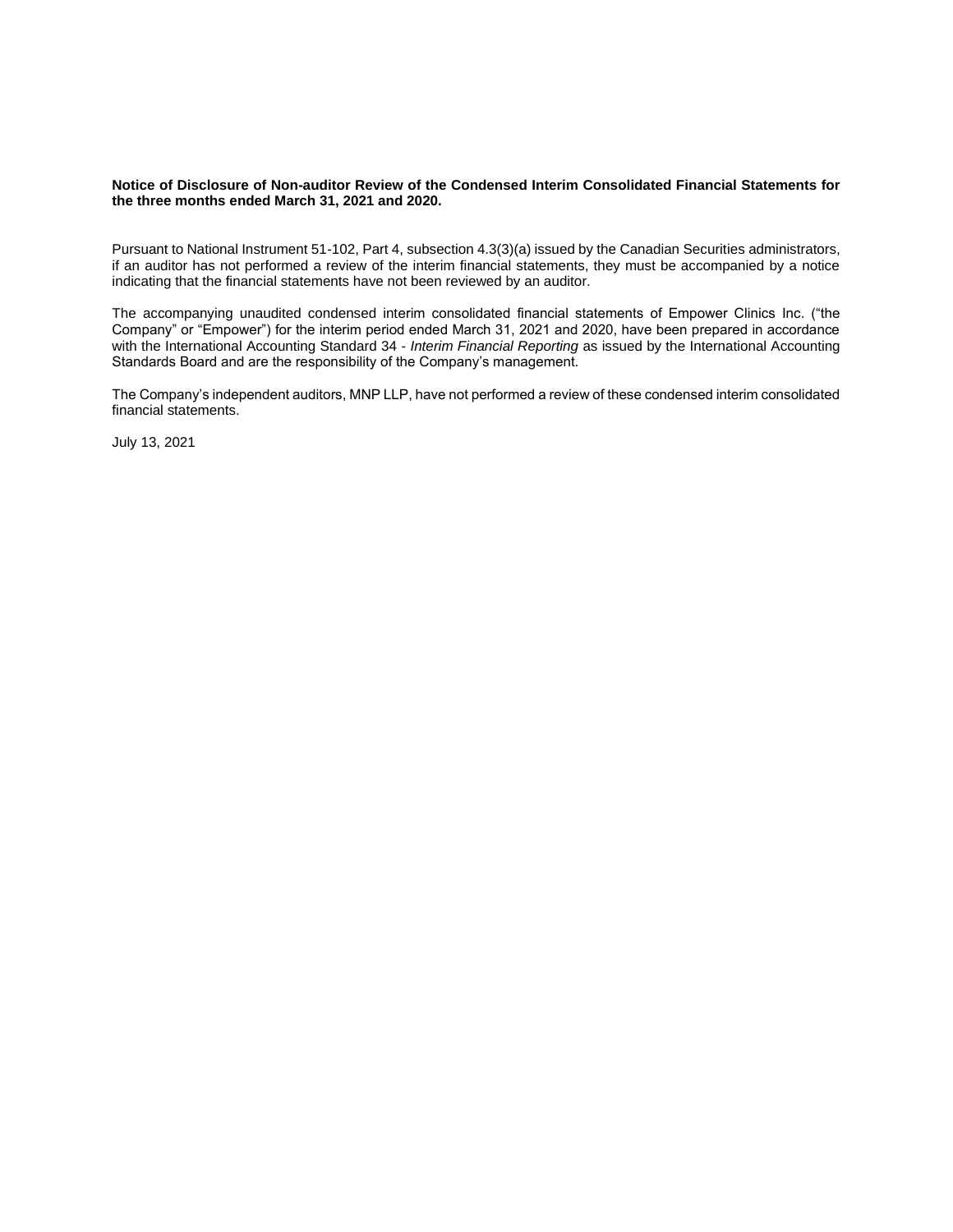CONDENSED INTERIM CONSOLIDATED STATEMENTS OF FINANCIAL POSITION (in United States dollars) - Unaudited

|                                                                            |                | March 31,          | December 31,         |
|----------------------------------------------------------------------------|----------------|--------------------|----------------------|
|                                                                            | <b>Notes</b>   | 2021               | 2020<br>\$           |
| <b>ASSETS</b>                                                              |                | \$                 |                      |
| Current                                                                    |                |                    |                      |
| Cash                                                                       |                | 6,286,942          | 4,889,824            |
| Accounts receivable                                                        | 6              | 786,280            | 264,866              |
| Prepaid expenses                                                           |                | 248,687            | 81,748               |
| Inventory                                                                  |                | 14,380             | 17,681               |
| Total current assets                                                       |                | 7,336,289          | 5,254,119            |
|                                                                            |                |                    |                      |
| Property and equipment                                                     | $\overline{7}$ | 1,430,728          | 1,590,047            |
| Intangible assets                                                          | 8              | 289,410            | 303,907              |
| Goodwill                                                                   |                | 2,082,146          | 2,082,146            |
| <b>Total assets</b>                                                        |                | 11,138,573         | 9,230,219            |
|                                                                            |                |                    |                      |
| <b>LIABILITIES</b>                                                         |                |                    |                      |
| Current                                                                    |                |                    |                      |
| Accounts payable and accrued liabilities                                   | 9, 18          | 3,442,581          | 3,442,725            |
| Current portion of loans payable                                           | 10             | 184,899            | 992,070              |
| Current portion of notes payable                                           | 11             | 164,358            | 708,361              |
| Convertible notes payable                                                  |                | 204,014            | 200,530              |
| Current portion of lease liability<br>Current portion of warrant liability | 12<br>13       | 171,260<br>641,153 | 241,138<br>1,416,113 |
| <b>Total current liabilities</b>                                           |                | 4,808,265          | 7,000,937            |
|                                                                            |                |                    |                      |
| Loans payable                                                              | 10             | 1,097,141          | 1,140,157            |
| Lease liability                                                            | 12             | 193,418            | 255,248              |
| Deferred revenue                                                           |                | 1,694              | 26,694               |
| Warrant liability                                                          | 13             | 6,453,707          | 6,297,584            |
| <b>Total liabilities</b>                                                   |                | 12,554,225         | 14,720,620           |
|                                                                            |                |                    |                      |
| <b>SHAREHOLDERS' DEFICIENCY</b>                                            |                |                    |                      |
| Issued capital                                                             | 14(b)          | 51,980,992         | 22,969,566           |
| Share subscriptions receivable                                             | 14(b)          | (745, 531)         | (745, 531)           |
| Shares to be issued                                                        |                | 60,287             | 60,287               |
| Contributed surplus<br>Warrant reserve                                     |                | 2,570,933<br>9,801 | 2,223,269<br>80,638  |
| Accumulated other comprehensive income                                     |                | 52                 |                      |
| Deficit                                                                    |                | (55, 292, 186)     | (30,078,630)         |
| Total shareholders' deficiency                                             |                | (1, 415, 652)      | (5,490,401)          |
|                                                                            |                |                    |                      |
| Total liabilities and shareholders' deficiency                             |                | 11,138,573         | 9,230,219            |
|                                                                            |                |                    |                      |

Nature of operations and going concern (note 1) Commitments (note 20) Events after the reporting period (note 21)

Approved and authorized by the Board of Directors on July 13, 2021:

*"Steven McAuley"* Director *"Yoshi Tyler"* Director

The accompanying notes are an integral part of these condensed interim consolidated financial statements.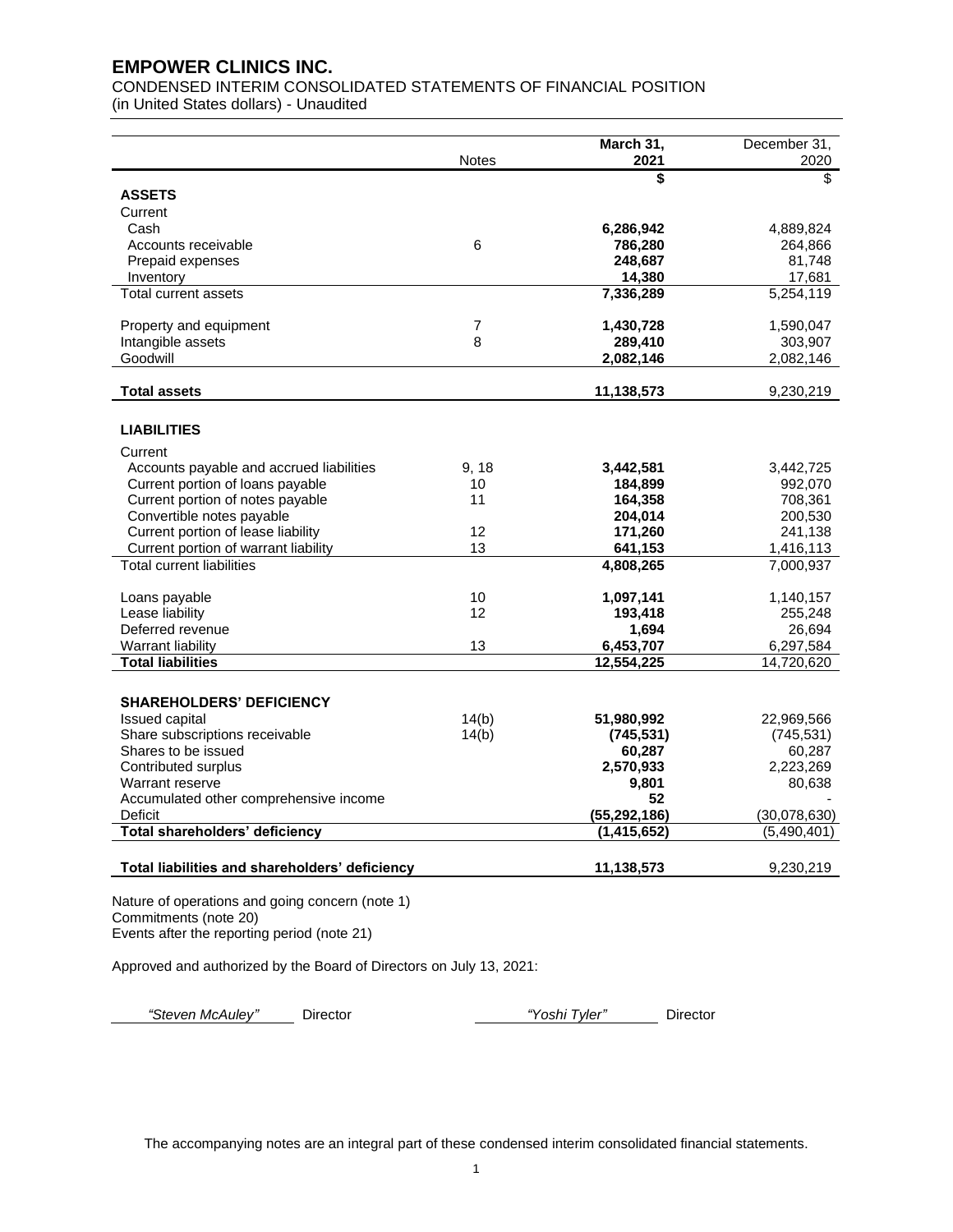CONDENSED INTERIM CONSOLIDATED STATEMENTS OF LOSS AND COMPREHENSIVE LOSS (in United States dollars, except number of shares outstanding) - Unaudited

|                                                                              |                            | Three months ended March 31, |             |  |
|------------------------------------------------------------------------------|----------------------------|------------------------------|-------------|--|
|                                                                              | <b>Notes</b>               | 2021                         | 2020        |  |
|                                                                              |                            | \$                           | \$          |  |
|                                                                              |                            |                              |             |  |
| <b>Revenues</b>                                                              |                            |                              |             |  |
| Clinic services                                                              |                            | 2,033,147                    | 767,803     |  |
| <b>Product revenues</b>                                                      |                            | 3,553                        | 21,332      |  |
| <b>Total revenues</b>                                                        |                            | 2.036.700                    | 789.135     |  |
|                                                                              |                            |                              |             |  |
| Direct clinic expenses excluding depreciation and                            |                            |                              |             |  |
| amortization                                                                 |                            |                              |             |  |
| Cost of clinic services                                                      |                            | 744,053                      | 256,422     |  |
| Cost of product revenues                                                     |                            |                              | 11,978      |  |
| Total direct clinic expenses                                                 |                            | 744,053                      | 268,400     |  |
|                                                                              |                            | 1,292,647                    | 520,735     |  |
|                                                                              |                            |                              |             |  |
| Operating expenses                                                           | 15                         | 1,210,681                    | 581,622     |  |
| Legal and professional fees                                                  |                            | 869,836                      | 139,213     |  |
| Depreciation and amortization expense                                        | 7,8                        | 160,597                      | 90,425      |  |
| Impairment of property and equipment                                         | 8                          | 18,728                       |             |  |
| Share-based payments                                                         | 14(c), 18                  | 435,986                      | 27,306      |  |
| Loss from operations                                                         |                            | (1,403,181)                  | (317, 831)  |  |
| Other expenses (income)                                                      |                            |                              |             |  |
| Accretion expense                                                            | 10,11                      | 1,777                        | 284,051     |  |
| Interest expense                                                             | 10,11,12                   | 31,300                       | 60,394      |  |
| Interest income                                                              |                            |                              | (1, 835)    |  |
| Gain on debt settlement of accounts payable                                  |                            |                              | (18, 261)   |  |
| Gain on termination of leases                                                | 14(b)<br>$12 \overline{ }$ |                              |             |  |
|                                                                              |                            | (15, 867)                    |             |  |
| Loss (gain) on change in fair value of warrant liability                     |                            | 23,793,165                   | (37, 247)   |  |
| Gain on change in fair value of conversion feature                           | 13                         |                              | (2,795)     |  |
| Other income, net                                                            |                            |                              | (77, 930)   |  |
|                                                                              |                            | 23,810,375                   | 206,377     |  |
| Net loss for the period                                                      |                            | (25, 213, 556)               | (524, 208)  |  |
|                                                                              |                            |                              |             |  |
| Other comprehensive income (loss)<br>Foreign currency translation adjustment |                            |                              |             |  |
| Comprehensive loss for the period                                            |                            | (52)<br>(25, 213, 608)       | (524, 208)  |  |
|                                                                              |                            |                              |             |  |
| Loss per share                                                               |                            |                              |             |  |
| Basic                                                                        |                            | (0.11)                       | (0.00)      |  |
| Diluted                                                                      |                            | (0.11)                       | (0.00)      |  |
| Weighted average number of shares outstanding                                |                            |                              |             |  |
| <b>Basic</b>                                                                 |                            | 223,131,519                  | 143,581,358 |  |
| <b>Diluted</b>                                                               |                            | 223, 131, 519                | 143,581,358 |  |

The accompanying notes are an integral part of these condensed interim consolidated financial statements.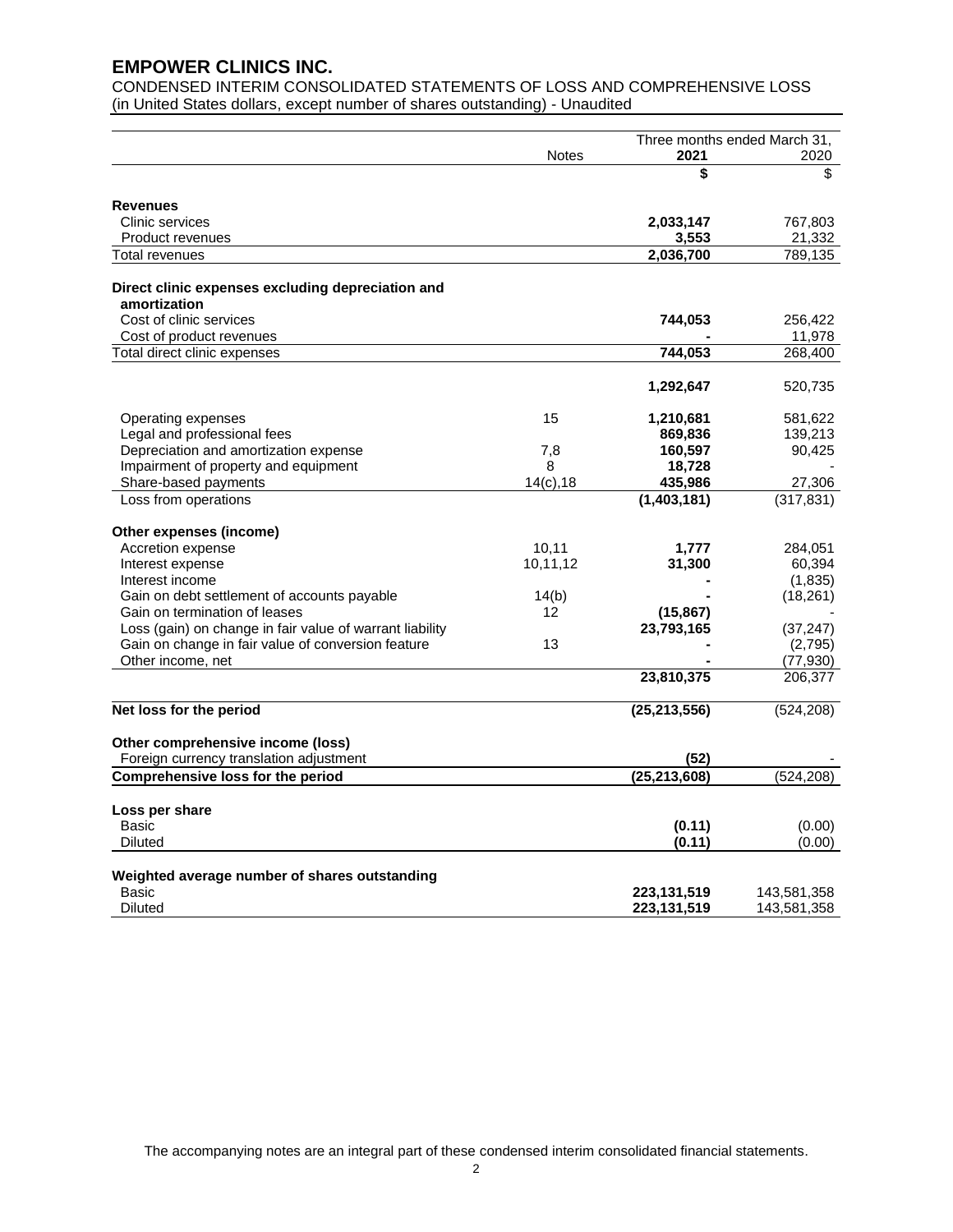# CONDENSED INTERIM CONSOLIDATED STATEMENTS OF CASH FLOWS

(in United States dollars) - Unaudited

|                                                                | Three months ended March 31, |            |
|----------------------------------------------------------------|------------------------------|------------|
|                                                                | 2021                         | 2020       |
| <b>Notes</b>                                                   | \$                           | \$         |
| <b>Operating activities</b>                                    |                              |            |
| Net loss and comprehensive loss                                | (25, 213, 556)               | (524, 208) |
| Items not involving cash:                                      |                              |            |
| Depreciation and amortization expense<br>7,8                   | 160,597                      | 90,425     |
| Impairment of property and equipment                           | 18,728                       |            |
| Share-based payments<br>$14(c)$ , 18                           | 435,986                      | 27,306     |
| Accretion expense<br>10, 11                                    | 1,777                        | 284,051    |
| 10,11,12<br>Interest expense                                   | 31,300                       | 60,394     |
| Gain on settlement of accounts payable                         |                              | 18,261     |
| Gain on termination of leases<br>12                            | (4, 471)                     |            |
| 13<br>Loss (gain) on change in fair value of warrant liability | 23,793,165                   | (37, 247)  |
| Gain on change in fair value of conversion feature             |                              | (2,795)    |
| Shares issued for compensation<br>$14(b)$ , 18                 |                              | 47,937     |
| Shares issued for services<br>14(b)                            |                              | 105,327    |
| Foreign exchange                                               | 4,155                        | (105, 409) |
|                                                                | (772, 319)                   | (35, 958)  |
| Changes in working capital:                                    |                              |            |
| Accounts receivable                                            | (521, 414)                   | 19,508     |
| Prepaid expenses                                               | (166, 939)                   | 7,629      |
| Inventory                                                      | 3,301                        | 393        |
| Accounts payable and accrued liabilities                       | 59,454                       | (2,708)    |
| Deferred revenue                                               | (25,000)                     | 25,000     |
| Net cash (used in) provided by operating activities            | (1,422,917)                  | 13,864     |
|                                                                |                              |            |
| <b>Investing activities</b>                                    |                              |            |
| 7<br>Purchase of property and equipment                        | (57, 546)                    |            |
| Net cash used in investing activities                          | (57, 546)                    |            |
|                                                                |                              |            |
| <b>Financing activities</b>                                    |                              |            |
| Proceeds from stock options exercised<br>14(c)                 | 199,479                      |            |
| Proceeds from warrants exercised<br>14(d)                      | 4,063,331                    |            |
| Proceeds from agent warrant exercised                          | 117,857                      |            |
| Repayment of loans payable<br>10                               | (868, 198)                   |            |
| 11<br>Repayment of notes payable                               | (553, 324)                   |            |
| 12<br>Lease payments                                           | (81, 564)                    | (61, 209)  |
| Net cash provided by (used in) financing activities            | 2,877,581                    | (61, 209)  |
| Increase (decrease) in cash                                    | 1,397,118                    | (47, 345)  |
| Cash, beginning of period                                      | 4,889,824                    | 179,153    |
| Cash, end of period                                            | 6,286,942                    | 131.808    |

Supplemental disclosure with respect to cash flows (note 16)

The accompanying notes are an integral part of these condensed interim consolidated financial statements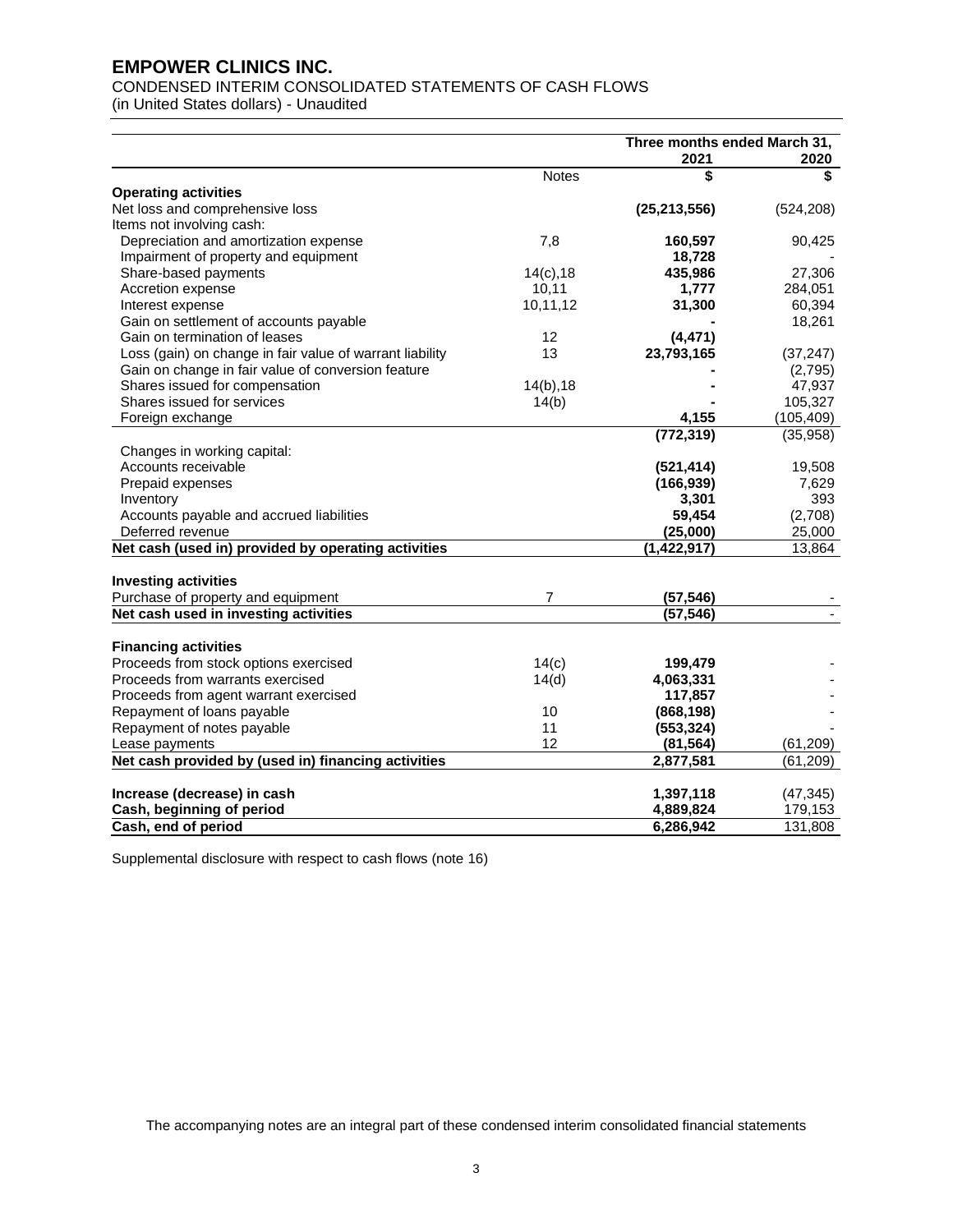# CONDENSED INTERIM CONSOLIDATED STATEMENTS OF CHANGES IN EQUITY For the three months ended Mach 31, 2021 and 2020 (in United States dollars, except share numbers) - Unaudited

|                                          |             |                    |               | <b>Share</b>  |                |             |           | <b>Accumulated</b> |                      |                    |
|------------------------------------------|-------------|--------------------|---------------|---------------|----------------|-------------|-----------|--------------------|----------------------|--------------------|
|                                          |             |                    |               | subscriptions |                |             |           | other              |                      |                    |
|                                          |             |                    | Issued        | receivable    | Shares to      | Contributed | Warrant   | comprehensive      |                      |                    |
|                                          | <b>Note</b> | <b>Number</b><br># | capital<br>\$ |               | be issued      | surplus     | reserves  | loss<br>\$         | <b>Deficit</b><br>\$ | <b>Total</b><br>\$ |
| Balance, December 31, 2019               |             | 137,697,430        | 7,827,310     |               | 22,050         | 146,685     | 1,501,361 | ÷.                 | (13,012,319)         | (3,514,913)        |
| Shares issued to former CEO              | 14(b)       | 651,875            | 15,239        |               | (15, 239)      |             |           |                    |                      |                    |
| Vesting escrow shares                    | 14(b)       |                    | 47,937        |               |                |             |           |                    |                      | 47,937             |
| Shares issued to settle accounts payable | 14(b)       | 4,800,000          | 164,346       |               |                |             |           |                    |                      | 164,346            |
| Shares issued for services               | 14(b)       | 4,000,000          | 105,327       |               |                |             |           |                    |                      | 105,327            |
| Share-based payments                     | 14(c)       |                    |               |               |                |             | 27,306    |                    |                      | 27,306             |
| Net loss and comprehensive loss          |             |                    |               |               |                |             |           |                    | (524, 208)           | (524, 208)         |
| Balance, March 31, 2020                  |             | 147,149,305        | 8,160,159     |               | 6,811          | 146,685     | 1,528,667 | $\blacksquare$     | (13,536,527)         | (3,694,205)        |
| Shares issued on private placement, net  |             | 55,309,465         | 921,138       |               | $\overline{a}$ | 49,782      |           |                    | $\sim$               | 970,920            |
| Shares issued on debt settlement         | 14(b)       | 1,041,586          | 54,804        |               |                |             |           |                    |                      | 54,804             |
| Vesting of escrow shares                 | 14(b)       |                    | 145,088       |               |                |             |           |                    |                      | 145,088            |
| Shares issued for services               | 14(b)       | 5,500,000          | 382,027       |               | 60,287         |             |           |                    |                      | 442,314            |
| Shares issued on conversion of           |             |                    |               |               |                |             |           |                    |                      |                    |
| debentures                               | 14(b)       | 11,659,984         | 621,353       |               |                |             |           |                    |                      | 621,353            |
| Obligation to issue shares               | 14(b)       | 150,000            | 6,811         |               | (6, 811)       |             |           |                    |                      |                    |
| <b>Exercise of Options</b>               | 14(b)       | 7,583,333          | 840,499       | (745, 531)    |                |             | (36, 306) |                    |                      | 58,662             |
| <b>Exercise of Warrants</b>              | 14(b)       | 50,290,026         | 10,689,762    |               |                | (35, 549)   |           |                    |                      | 10,654,213         |
| Lawrence Park & Atkinson acquisition     | 14(b)       | 5,128,204          | 1,147,925     |               |                |             | 344,110   |                    |                      | 1,492,035          |
| Kai Medical acquisition                  | 14(b)       |                    |               |               |                |             | 10,025    |                    |                      | 10,025             |
| Reclassification of expired warrants     | 14(b)       |                    |               |               |                | (80, 280)   | 80,280    |                    |                      |                    |
| Share based payments                     | 14(c)       |                    |               |               |                |             | 296,493   |                    |                      | 296,493            |
| Net loss and comprehensive loss          |             |                    |               |               |                |             |           |                    | (16, 542, 103)       | (16, 542, 103)     |
| Balance, December 31, 2020               |             | 283,811,903        | 22,969,566    | (745, 531)    | 60,287         | 80,638      | 2,223,269 |                    | (30,078,630)         | (5,490,401)        |
| Shares issued on debt settlement         |             | 1,207,206          | 59,598        |               |                |             |           |                    |                      | 59,598             |
| Exercise of options                      | 14(c)       | 3,339,666          | 287,801       |               |                | (88, 322)   |           |                    |                      | 199,479            |
| <b>Exercise of warrants</b>              | 14(b)       | 41,600,547         | 28,592,094    |               |                |             |           |                    |                      | 28,592,094         |
| Exercise of agent share purchase         |             |                    |               |               |                |             |           |                    |                      |                    |
| warrants                                 |             | 420,000            | 71,933        |               |                |             | (23, 586) |                    |                      | 48,347             |
| Exercise of agent compensation           |             |                    |               |               |                |             |           |                    |                      |                    |
| warrants                                 |             | 1,760,000          |               |               |                |             | (47, 251) |                    |                      | (47, 251)          |
| Share-based payments                     |             |                    |               |               |                | 435,986     |           |                    |                      | 435,986            |
| Foreign translation adjustment           |             |                    |               |               |                |             |           | 52                 |                      | 52                 |
| Net loss and comprehensive loss          |             |                    |               |               |                |             |           |                    | (25, 213, 556)       | (25.213.556)       |
| Balance, March 31, 2021                  |             | 332,139,322        | 51,980,992    | (745, 531)    | 60,287         | 2,570,933   | 9,801     | 52                 | (55, 292, 186)       | (1, 415, 652)      |

The accompanying notes are an integral part of these condensed interim consolidated financial statements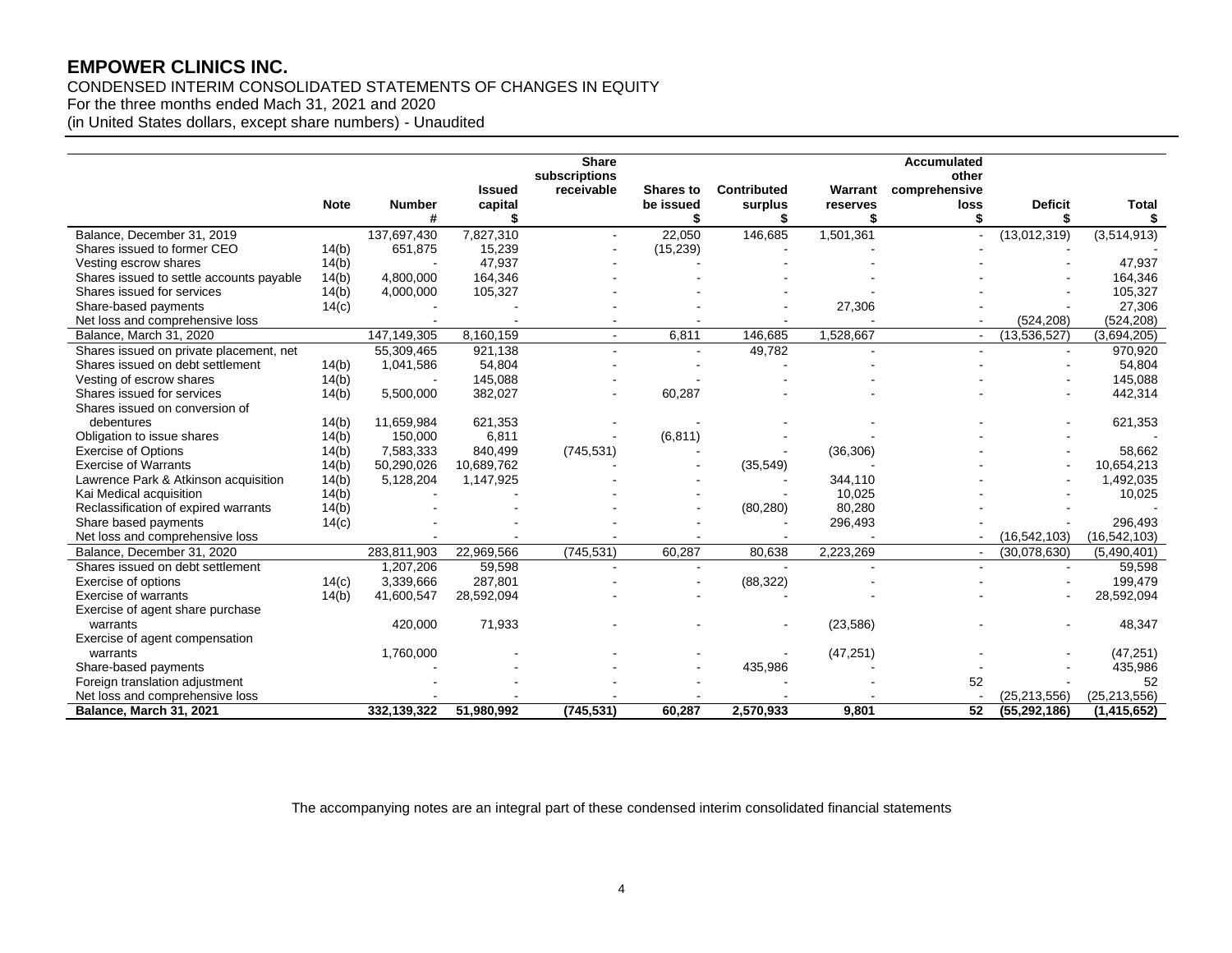# **1. NATURE OF OPERATIONS AND GOING CONCERN**

Empower Clinics Inc. ("Empower" or the "Company") was incorporated under the laws of the Province of British Columbia on April 28, 2015. The Company is a leading owner and operator of medical cannabis clinics, developer of medical products, and provides laboratory testing services in the US, focused on enabling individuals to improve and protect their health.

This business is conducted through Empower's wholly-owned Nevada, USA subsidiary, Empower Healthcare Corp. and on April 16, 2019, the Company incorporated a wholly-owned Delaware corporation, Empower Healthcare Assets Inc. ("EHA"). Through a series of transactions on April 30, 2019, EHA acquired all the outstanding membership interest of Sun Valley Certification Clinics Holdings, LLC and its subsidiaries Sun Valley Alternative Health Centers, LLC, Sun Valley Alternative Health Centers West, LLC, Sun Valley Alternative Health Centers NV, LLC, Sun Valley Alternative Health Centers Tucson, LLC, Sun Valley Alternative Health Centers Mesa, LLC, and Sun Valley Certification Clinics Franchising, LLC (collectively "Sun Valley"). On October 5, 2020 and December 31, 2020, respectively, the Company acquired all of the outstanding membership interest of Kai Medical Laboratory, LLC (note 4) and Lawrence Park Health and Wellness Clinic Inc. and 11000900 Canada Inc. (note 5).

The registered office of the Company is located at Suite 918 - 1030 West Georgia Street, Vancouver, British Columbia, Canada, V6C 1G8. The Company's U.S. headquarters are at 105 SE 18th Avenue, Portland, Oregon.

#### **COVID-19**

On March 11, 2020, the World Health Organization declared the coronavirus disease ("COVID-19") a global pandemic. During the remainder of March 2020 and through to December 31, 2020, the COVID-19 pandemic has negatively impacted global economic and financial markets. Most industries have been impacted by the COVID-19 pandemic and are facing operating challenges associated with the regulations and guidelines resulting from efforts to contain it.

As a direct result of the COVID-19 pandemic, the Company realized significant increases in patient visits and testing, which resulted in increased revenues and operating expenses. The global response to the COVID-19 pandemic has resulted in, among other things, border closures, severe travel restrictions, as well as quarantine, self-isolation, and other emergency measures imposed by various governments. Additional government or regulatory actions or inactions around the world including in jurisdictions where the Company operates may also have potentially significant economic and social impacts. If the Company's business operations are disrupted or suspended as a result of these or other measures, it may have a material adverse effect on the Company's business, results of operations and financial performance. Factors that may be impacted, among other things, are the Company's operating plan, supply chain and workforce. The Company continues to monitor the situation closely, including any potential impact on its operations. The extent to which COVID-19 may impact the Company's business and operations will depend on future developments that are highly uncertain and cannot be accurately estimated, at this time, including new information which may emerge concerning the severity of and the actions required to contain COVID-19 or remedy its impact.

#### **Going concern**

These condensed interim consolidated financial statements ("consolidated financial statements") have ben prepared on the assumption that the Company will be able to continue operating as a going concern, which assumes the Company will be able to realize its assets and discharge its liabilities in the normal course of operations for the foreseeable future. The Company has a history of losses and negative cash flows from operating activities, and as at March 31, 2021, the Company had a working capital of \$2,528,024 (December 31, 2020 - \$1,746,818) and an accumulated deficit of \$55,292,186 (December 31, 2020 - \$30,078,630). These circumstances represent a material uncertainty that cast substantial doubt on the Company's ability to continue as a going concern and ultimately the appropriateness of the use of going concern assumption.

Subsequent to March 31, 2021, warrant and option exercises resulted in cash proceeds of C\$145,000 which the Company plans to use to support its working capital requirements, allowing it to operate without an immediate requirement to access new capital. The Company anticipates that it will continue to actively pursue growth opportunities through acquisitions, the expansion of clinic locations and through new product development in order to drive revenue and generate positive cash flows from operations. The ability of the Company to continue operating as a going concern is dependent on its ability to raise sufficient additional funds to finance development activities and/or its ability to achieve profitable operations and positive cash flows from operations. There is no certainty management's plans described above will be successful or that sufficient financing will be available on terms acceptable to the Company.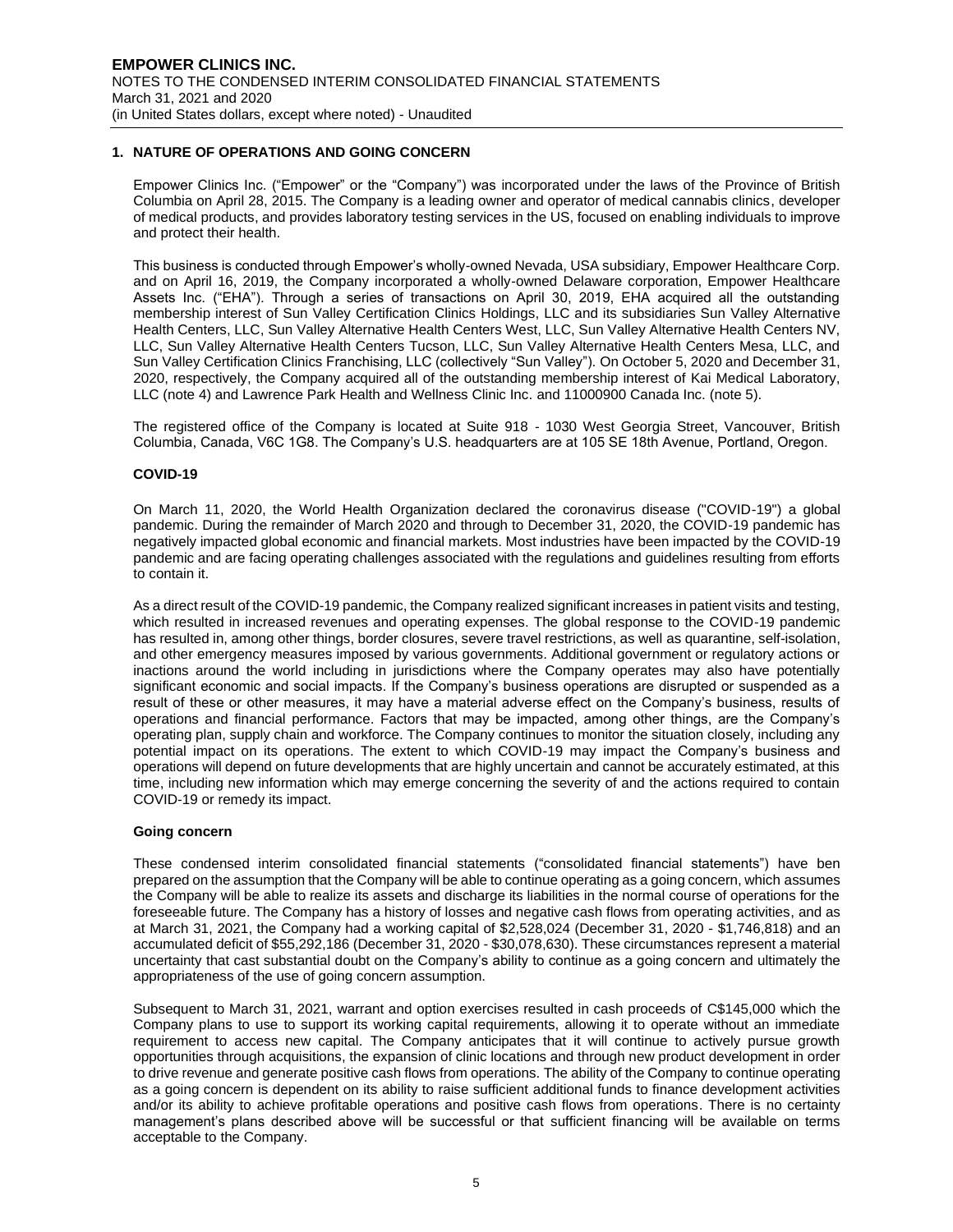# **1. NATURE OF OPERATIONS AND GOING CONCERN (continued)**

These consolidated financial statements do not reflect adjustments (if any) to the recorded amounts and classification of assets and liabilities, which could be necessary if the use of the going concern assumption is ultimately determined to be inappropriate. Such adjustments, if any, could be material.

# **2. BASIS OF PREPARATION**

#### **a) Statement of compliance**

These consolidated financial statements were approved by the Board of Directors and authorized for issue on July 13, 2021.

These consolidated financial statements have been prepared in accordance with International Accounting Standard 34 - Interim Financial Reporting using accounting policies consistent with International Financial Reporting Standards ("IFRS") as issued by the International Accounting Standards Board. As such, these financial statements do not contain all the disclosures required by IFRS for annual financial statements and should be read in conjunction with the Company's audited annual consolidated financial statements for the years ended December 31, 2020, 2019, and 2018 ("annual financial statements").

The Company has reclassified certain items on the comparative consolidated statements of loss and comprehensive loss and consolidated statements of cash flows to improve clarity.

#### **b) Basis of presentation**

The consolidated financial statements have been prepared using the historical cost basis, except for certain financial assets and liabilities which are measured at fair value, as specified by IFRS for each type of asset, liability, income and expense as set out in the accounting policies below.

#### **c) Functional and presentation currency**

The consolidated financial statements are presented in United States ("US") dollars, except as otherwise noted, which is the functional currency of the Company and each of the Company's subsidiaries, except for Lawrence Park Health and Wellness Clinic Inc. and 11000900 Canada Inc. for which Canadian dollars is the functional currency. References to C\$ are to Canadian dollars.

#### **d) Basis of consolidation**

These consolidated financial statements include the accounts of the Company and its subsidiaries. All intercompany transactions and balances are eliminated on consolidation. Control exists where the parent entity has power over the investee and is exposed, or has rights, to variable returns from its involvement with the investee and has the ability to affect those returns through its power over the investee. Subsidiaries are included in the consolidated financial statements from the date control commences until the date control ceases. These consolidated financial statements incorporate the accounts of the Company and the following subsidiaries: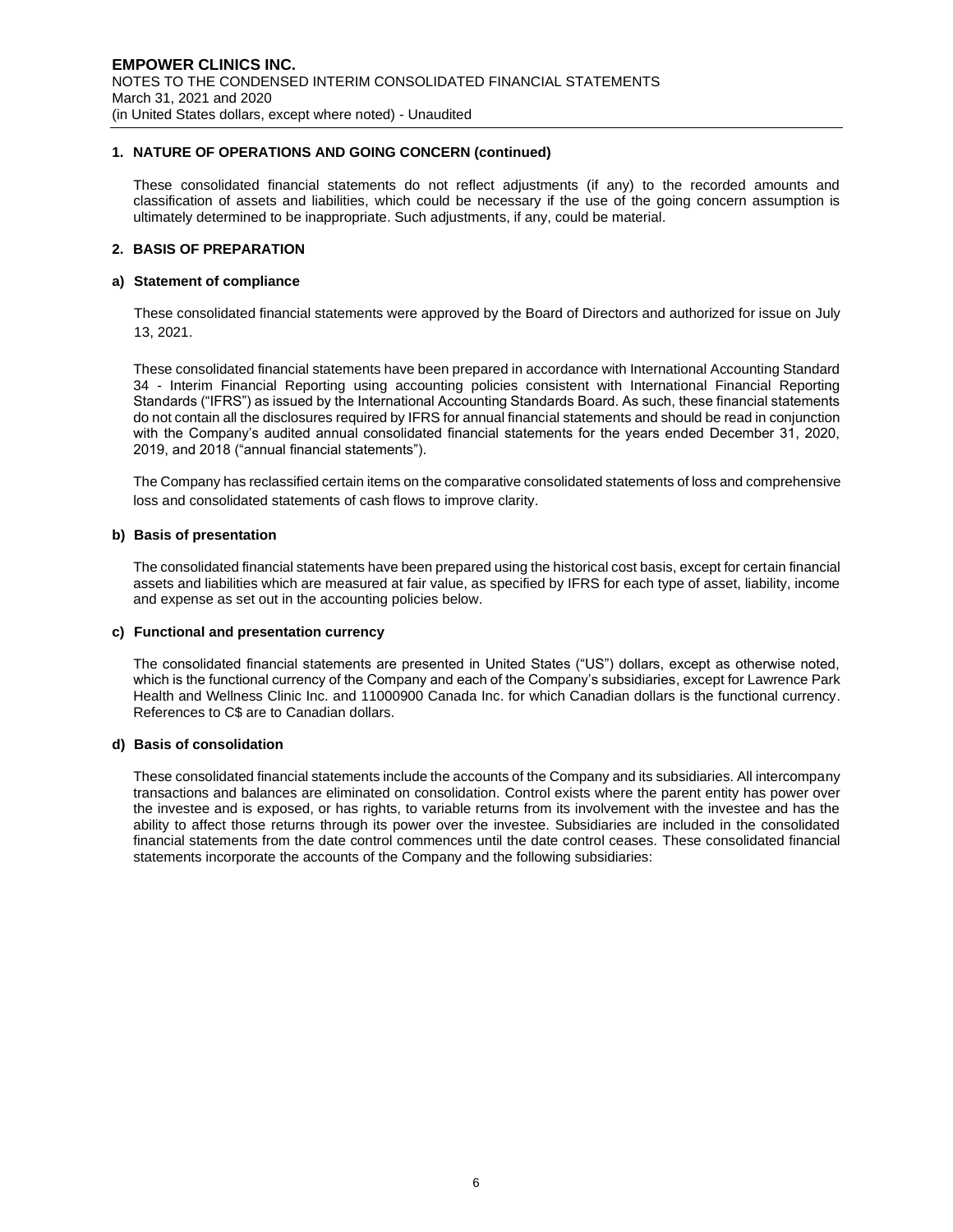# **2. BASIS OF PREPARATION (continued)**

|                                               | <b>Country of</b> | Percentage | <b>Functional</b> |                           |
|-----------------------------------------------|-------------------|------------|-------------------|---------------------------|
| Name of subsidiary                            | Incorporation     | Ownership  | <b>Currency</b>   | <b>Principal Activity</b> |
| S.M.A.A.R.T. Holdings Inc.                    | USA.              | 100%       | <b>USD</b>        | Holding company           |
| Empower Healthcare Corp.                      | Canada            | 100%       | USD               | Holding company           |
| Empower Healthcare Corp.                      | <b>USA</b>        | 100%       | USD               | Clinic operations         |
| SMAART, Inc.                                  | <b>USA</b>        | 100%       | <b>USD</b>        | Holding company           |
| The Hemp and Cannabis Co. (1)                 | <b>USA</b>        | 100%       | <b>USD</b>        | Holding company           |
| THCF Access Point (1)                         | <b>USA</b>        | 100%       | USD               | Holding company           |
| Empower Healthcare Assets Inc. <sup>(2)</sup> | <b>USA</b>        | 100%       | <b>USD</b>        | Holding company           |
| Sun Valley Heath Holdings, LLC (3)            | <b>USA</b>        | 100%       | USD               | Holding company           |
| Sun Valley Health Franchising, LLC (3)        | <b>USA</b>        | 100%       | USD               | Clinic operations         |
| Sun Valley Health, LLC (3)                    | <b>USA</b>        | 100%       | USD               | Clinic operations         |
| Sun Valley Health West, LLC (3)               | <b>USA</b>        | 100%       | <b>USD</b>        | Clinic operations         |
| Sun Valley Health Tucson, LLC (3)             | <b>USA</b>        | 100%       | USD               | Clinic operations         |
| Sun Valley Health Mesa, LLC (3)               | <b>USA</b>        | 100%       | USD               | Clinic operations         |
| Sun Valley Alternative Health Centres         |                   |            |                   |                           |
| $NV.$ LLC $(3)$                               | <b>USA</b>        | 100%       | <b>USD</b>        | Clinic operations         |
| Kai Medical Laboratory, LLC (4)               | <b>USA</b>        | 100%       | USD               | Clinic operations         |
| Lawrence Park Health and Wellness             |                   |            |                   |                           |
| Clinic Inc. $(5)$                             | Canada            | 100%       | CAD               | Clinic operations         |
| 11000900 Canada Inc. (5)                      | Canada            | 100%       | CAD               | Clinic operations         |

(1) These companies were inactive during the years ended December 31, 2020 and 2019

(2) This Company was incorporated on April 27, 2019<br>(3) These Companies were acquired as part of the Su

(3) These Companies were acquired as part of the Sun Valley acquisition on April 30, 2019<br>(4) Acquired on October 5, 2020 (pote 4)

 $(4)$  Acquired on October 5, 2020 (note 4)<br> $(5)$  Acquired on December 31, 2020 (note

Acquired on December 31, 2020 (note 5)

# **3. SIGNIFICANT ACCOUNTING POLICIES**

The accounting policies applied in the preparation of these financial statements are consistent with those applied and disclosed in note 3 to the annual consolidated financial statements:

#### **Significant estimates and assumptions**

The Company's management makes judgements in the process of applying the Company's accounting policies in the preparation of its interim financial statements. In addition, the preparation of the financial statements requires that the Company's management make assumptions and estimates of effects of uncertain future events on the carrying amounts of the Company's assets and liabilities at the end of the reporting period and the reported amounts of revenues and expenses during the reporting period. Actual results may differ from those estimates as the estimation process is inherently uncertain.

Estimates are reviewed on an ongoing basis based on historical experience and other factors that are considered to be relevant under the circumstances. Revisions to estimates and the resulting effects on the carrying amounts of the Company's assets and liabilities are accounted for prospectively. The Company's interim results are not necessarily indicative of its results for a full year. The significant judgements and estimates applied in the preparation of these interim financial statements are consistent with those applied and disclosed in note 3 of the annual financial statements.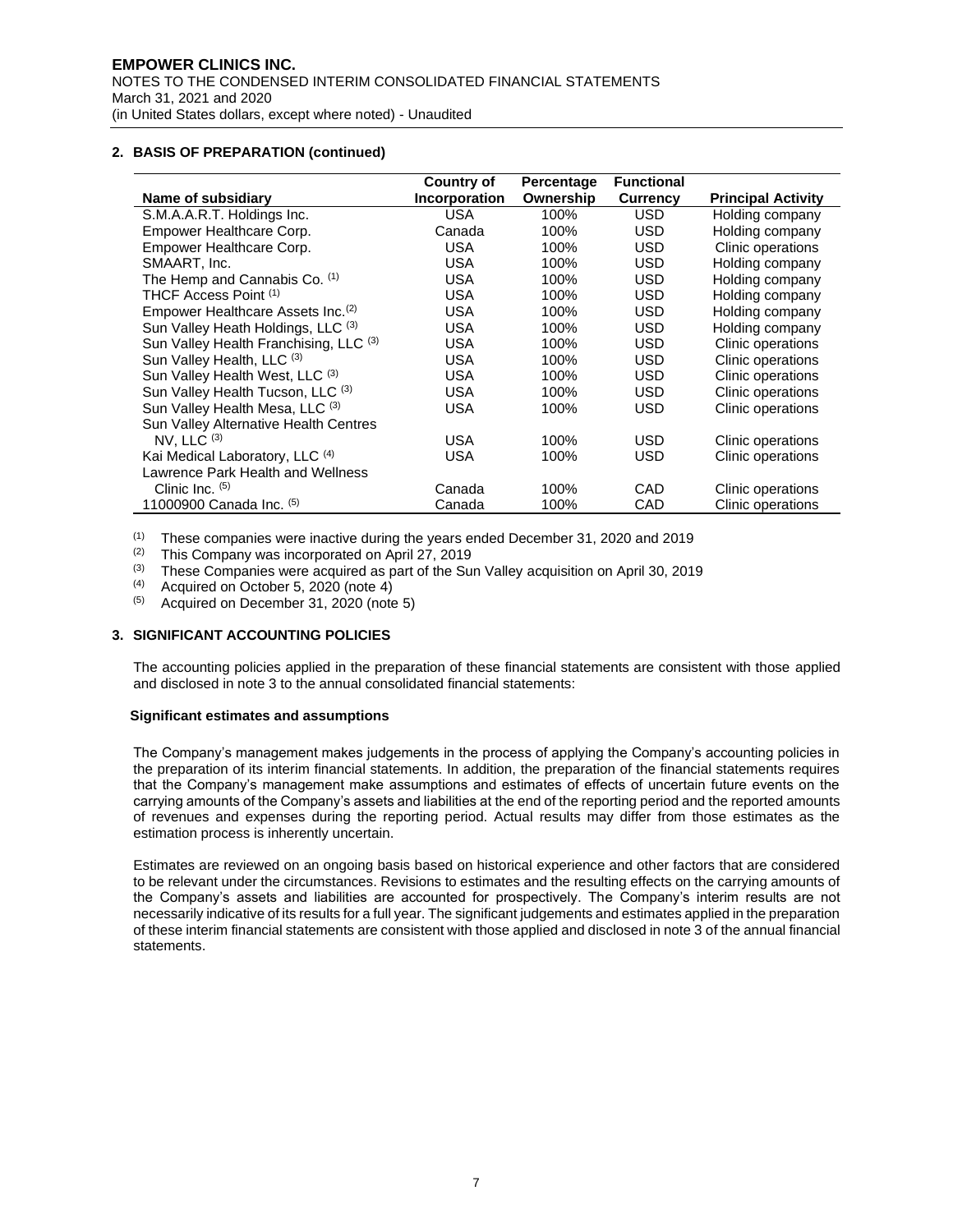# **4. ACQUISITION OF KAI MEDICAL**

On October 5, 2020, the Company acquired 100% of the membership interest of Kai Medical Laboratory, LLC ("Kai Medical"), for consideration with a fair value of \$20,050 comprised of 500,000 stock options with a fair value of \$10,025 and 500,000 warrants with a fair value of \$10,025. The options and warrants are exercisable at a price of \$0.04 (C\$0.05) and expire on October 5, 2023. The options and warrants were valued using a Black-Scholes option pricing model with the following assumptions: three year expected life, risk free rate of 0.23%, share price of \$0.03 (C\$0.04) and volatility of 119.32%.

The transaction has been accounted for as a business combination under IFRS 3 - Business Combinations.

KAI Medical Laboratory operates a high-complexity CLIA and COLA accredited laboratory that provides reliable and accurate testing solutions to hospitals, medical clinics, pharmacies, and employer groups.

The following table summarizes the final purchase price allocation:

| <b>Assets Acquired</b>                          | \$        |
|-------------------------------------------------|-----------|
| Cash                                            | 9,826     |
| Accounts receivable                             | 1,314     |
| Prepaid                                         | 8,002     |
| Property and equipment                          | 1,422,819 |
| Intangible asset                                | 245,000   |
|                                                 | 1,686,961 |
| <b>Liabilities Assumed</b>                      |           |
| Accounts payable and accrued liabilities        | 406,528   |
| Loan payable                                    | 1,139,577 |
| Lease liability                                 | 294,669   |
| Disaster Ioan                                   | 59,846    |
| PPP loan                                        | 77,028    |
| Net assets at fair value, as at October 5, 2020 | (290,687) |
|                                                 |           |
| <b>Consideration</b>                            |           |
| Fair value of 500,000 stock options issued      | 10,025    |
| Fair value of 500,000 warrants issued           | 10,025    |
| <b>Total consideration</b>                      | 20,050    |
| <b>Goodwill</b>                                 | 310,737   |

Accounts receivable had a fair value of \$1,314 while gross contractual accounts receivable were \$32,448 at the date of acquisition.

Property and equipment acquired included \$294,669 of right-of-use assets.

The intangible asset is comprised of the laboratory certification license which was valued at replacement cost which approximates the costs incurred by Kai Medical to acquire the laboratory certification license.

The loan payable had a principal balance of \$1,139,577, accrues interest at the prime rate plus 2% and matures on June 7, 2028. The prime rate as at October 5, 2020 was 3.25%. The loan payable's fair value was determined to be equal to its carrying value as the loan is collateralized, the borrower did not breach any of the default provisions, and the lender is an unrelated third party.

The disaster loan had a principal balance of \$150,000, accrues interest at 3.75% per annum and matures on June 24, 2040. The disaster loan was fair valued at \$59,846 using a discount rate of 13.83%.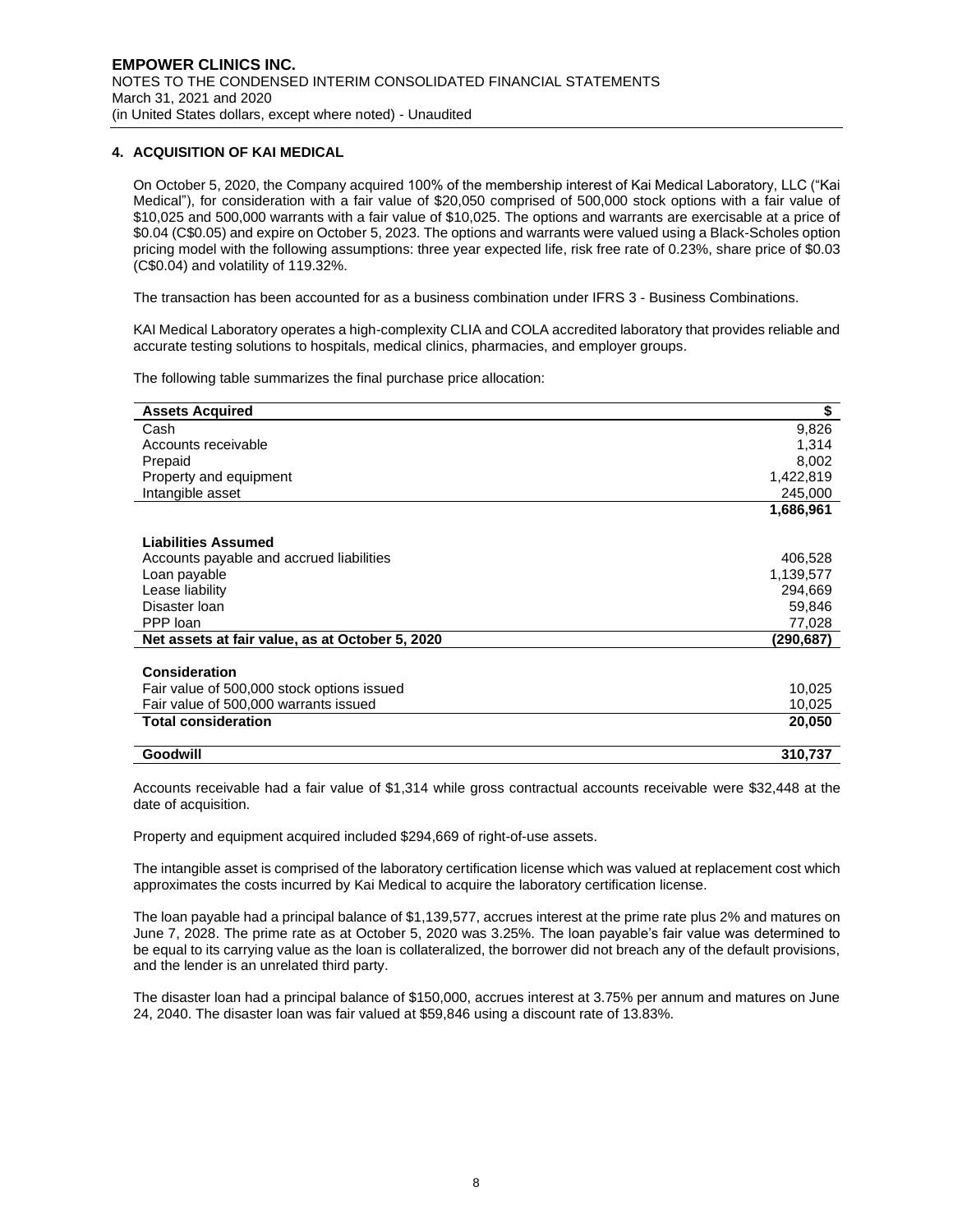# **4. ACQUISITION OF KAI MEDICAL (continued)**

The PPP loan had a principal balance of \$89,379, accrues interest at 1.00% per annum and matures on April 30, 2022. The PPP loan was fair valued at \$77,028 using a discount rate of 16.63%.

The lease liability represents four leases with a fair value of \$294,669 on the date of acquisition, which is the net present value of the minimum future lease payments determined using the following assumptions:

|                            | Lease 1            | Lease 2  | Lease 3   | Lease 4  |
|----------------------------|--------------------|----------|-----------|----------|
| Remaining term (months)    | 20                 |          | 55        | 55       |
| Monthly payments           | \$3,050 to \$3,250 | \$2,850  | \$2,554   | \$2,041  |
| Incremental borrowing rate | 5.5%               | 5.5%     | 5.5%      | 5.5%     |
| Fair value on acquisition  | \$60.145           | \$14,039 | \$122.536 | \$97,949 |

The goodwill generated as a result of this acquisition relates to other intangible assets that do not qualify for separate recognition.

# **5. ACQUISITION OF LAWRENCE PARK & ATKINSON**

On December 31, 2020, the Company acquired 100% ownership of Lawrence Park Health and Wellness Clinic Inc. ("Lawrence Park") and 11000900 Canada Inc. ("Atkinson", together "Lawrence Park & Atkinson" or "LP&A"). Lawrence Park & Atkinson operate para-medical clinics in the Greater Toronto Area of Ontario, Canada. The acquisition of these entities is considered one combined acquisition as the businesses carry on similar activities in Canada and are evaluated together as one business by management, so are considered one CGU from the Company's perspective.

Consideration in the transaction had a fair value of \$1,766,933 comprised of cash consideration of \$215,991, cash payable of \$58,907, up to 3,750,000 stock options with a fair value of \$344,110 and share consideration with a fair value of \$1,147,925. Share consideration consisted of the issuance of 2,564,102 common shares of the Company with a fair value of \$0.2238 (C\$0.2850) based on the stock price on December 31, 2020 and 2,564,102 common shares of the Company subject to voluntary trading restrictions imposed by a contract (and therefore no discount for lack of marketability) lasting through December 31, 2022 and having an average fair value of \$0.2238 (C\$0.2850) per share, which have the following escrow condition: 320,513 common shares to be released every three months commencing on March 31, 2021.

Pursuant to the terms of the acquisition of LP&A, the 3,750,000 stock options are subject to the following milestone issuance schedule:

- Milestone 1 1/3 exercisable after 10 new clinics are opened within 18 months of the acquisition date
- Milestone 2 1/3 exercisable after an additional 10 new clinics are opened
- Milestone 3 1/3 exercisable after a further additional 10 new clinics are opened

The stock options will have a term of five years commencing on the date of issuance and become exercisable at a price equal to the greater of (a) the volume weighted average trading price ("VWAP") for the 10 trading days prior to the achievement of Milestone 1, and (b) the greater of the closing market prices of the Empower shares on (i) the trading day prior to the date of grant of the stock options; and (ii) in the event that the shares are not publicly traded, the fair value determined by an independent appraiser. The Company used the Black-Scholes option pricing model to determine the \$344,110 fair value of the stock options with the following assumptions:

|                                   | <b>Milestone 1</b>     | <b>Milestone 2</b>     | <b>Milestone 3</b>   |
|-----------------------------------|------------------------|------------------------|----------------------|
| Milestone date                    | June 30, 2022          | December 31, 2023      | June 30, 2025        |
| Years to maturity                 | 4.00                   | 4.75                   | 5.50                 |
| Risk-free rate                    | 0.190%                 | 0.250%                 | 0.480%               |
| Exercise price                    | C\$0.2850              | C\$0.2850              | C\$0.2850            |
| Share price                       | C\$0.2850              | C\$0.2850              | C\$0.2850            |
| Volatility                        | 108.1%                 | 108.1%                 | 108.1%               |
| Fair value per option             | C\$0,2056              | C\$0.2173              | C\$0.2273            |
| Probability                       | 90%                    | 50%                    | 25%                  |
| Fair value per option tranche (1) | \$181.634 (C\$231.256) | \$106,679 (C\$135,824) | \$55,797 (C\$71,041) |

 $(1)$  Canadian dollar amount translated using December 31, 2020 foreign exchange rate of 0.7854

The transaction has been accounted for as a business combination under IFRS 3 - Business Combinations.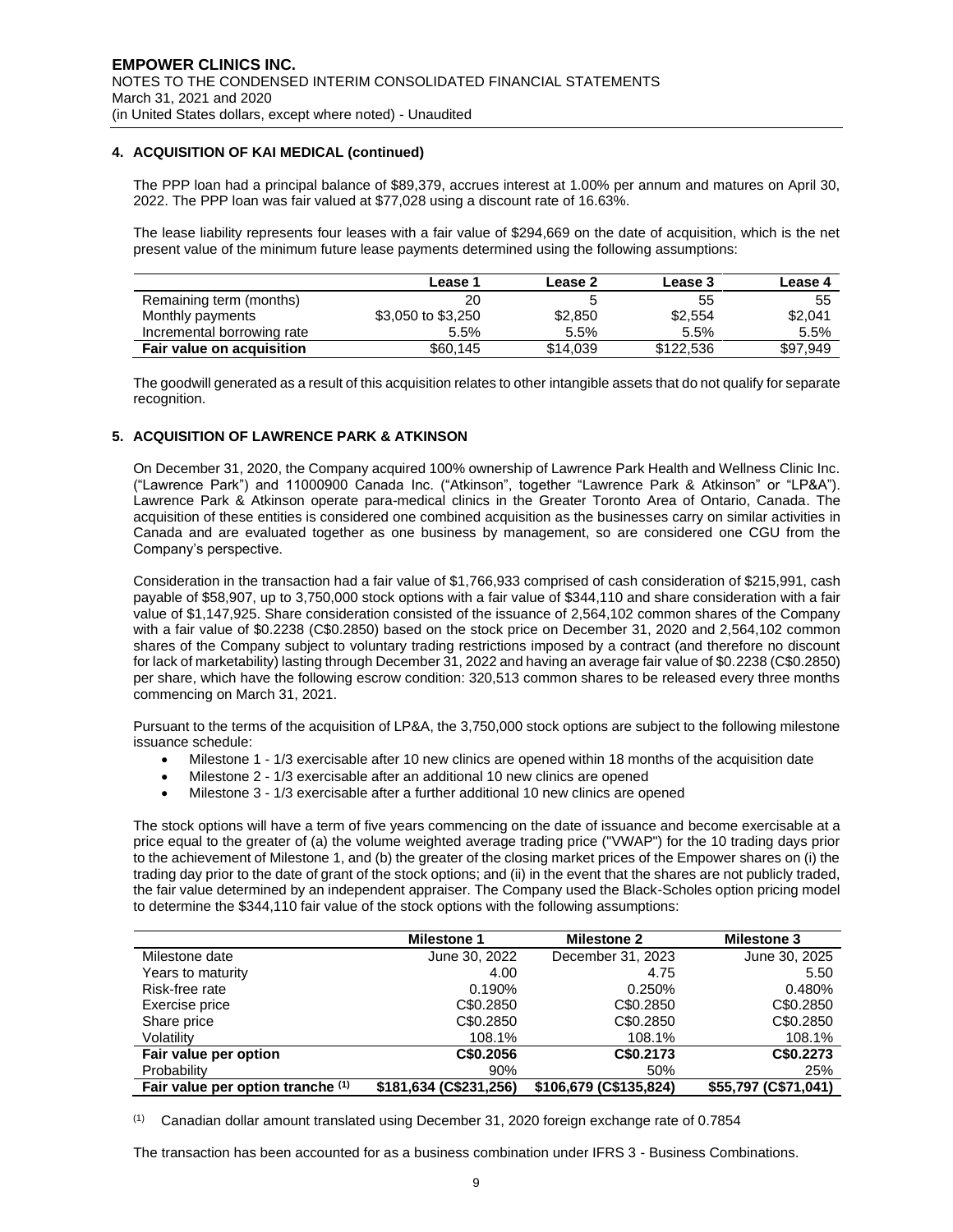# **5. ACQUISITION OF LAWRENCE PARK & ATKINSON (continued)**

The following table summarizes the final purchase price allocation:

| <b>Assets Acquired</b>                            | \$        |
|---------------------------------------------------|-----------|
| Cash and cash equivalents                         | 38,521    |
| Deposit                                           | 4,103     |
| Intangible assets                                 | 58,907    |
| Right-of-use assets                               | 39,271    |
|                                                   | 140,802   |
| <b>Liabilities Assumed</b>                        |           |
|                                                   |           |
| Accounts payable and accrued liabilities          | 54,396    |
| Lease liability                                   | 45,595    |
| Loans payable                                     | 45,287    |
| Net assets at fair value, as at December 31, 2020 | (4, 476)  |
| <b>Consideration</b>                              |           |
| Cash consideration                                | 215,991   |
| Cash consideration - withheld                     | 58,907    |
| Stock options                                     | 344,110   |
| Share consideration                               | 1,147,925 |
| <b>Total Consideration</b>                        | 1,766,933 |
| Goodwill                                          | 1,771,409 |

The intangible assets are comprised of the trade name with a fair value of \$43,198 and customer relationships with a fair value of \$15,709. The fair value of the trade name was determined using the relief from royalty method and the fair value of the customer relationships was determined using a discounted cash flow analysis. The key assumptions used in the cash flow projection related to the trade name include: (1) a discount rate of 20.5%; (2) revenue growth rates of 3.1% - 35%; (3) royalty rate of 1%; (4) discount rate of 20.5% and (5) terminal revenue growth of 2% per year. The key assumptions used in the cash flow projection related to the customer relationships include (1) customer growth rate of 2%; (2) customer retention rates of 55% and discount rate of 22.5%.

The lease liability represents one lease with a fair value of \$45,595 on the date of acquisition, which is the net present value of the minimum future lease payments determined using the following assumptions: (1) remaining number of payments - 13; (2) rent payment - \$3,631; and (3) incremental borrowing rate - 4.04%.

The loans payable balance at acquisition consists of two CEBA loans with a two-year term to maturity that have a fair value of \$45,287. The fair value was determine using a discounted cash flow analysis with a discount rate of 10.2%.

The goodwill generated as a result of this acquisition relates to other intangible assets that do not qualify for separate recognition.

#### **6. ACCOUNTS RECEIVABLE**

The Company had the following in accounts receivable at March 31, 2021 and December 31, 2020:

|                        | March 31, | December 31, |
|------------------------|-----------|--------------|
|                        | 2021      | 2020         |
|                        |           |              |
| Trade receivables, net | 709,748   | 245,891      |
| <b>GST</b> receivable  | 76.532    | 18,975       |
|                        | 786,280   | 264,866      |

The Company estimates a provision for lifetime expected credit losses for receivables aged greater than 91 days. As at March 31, 2021, the Company had \$nil (December 31, 2020 - \$nil) recorded as a provision for expected credit losses.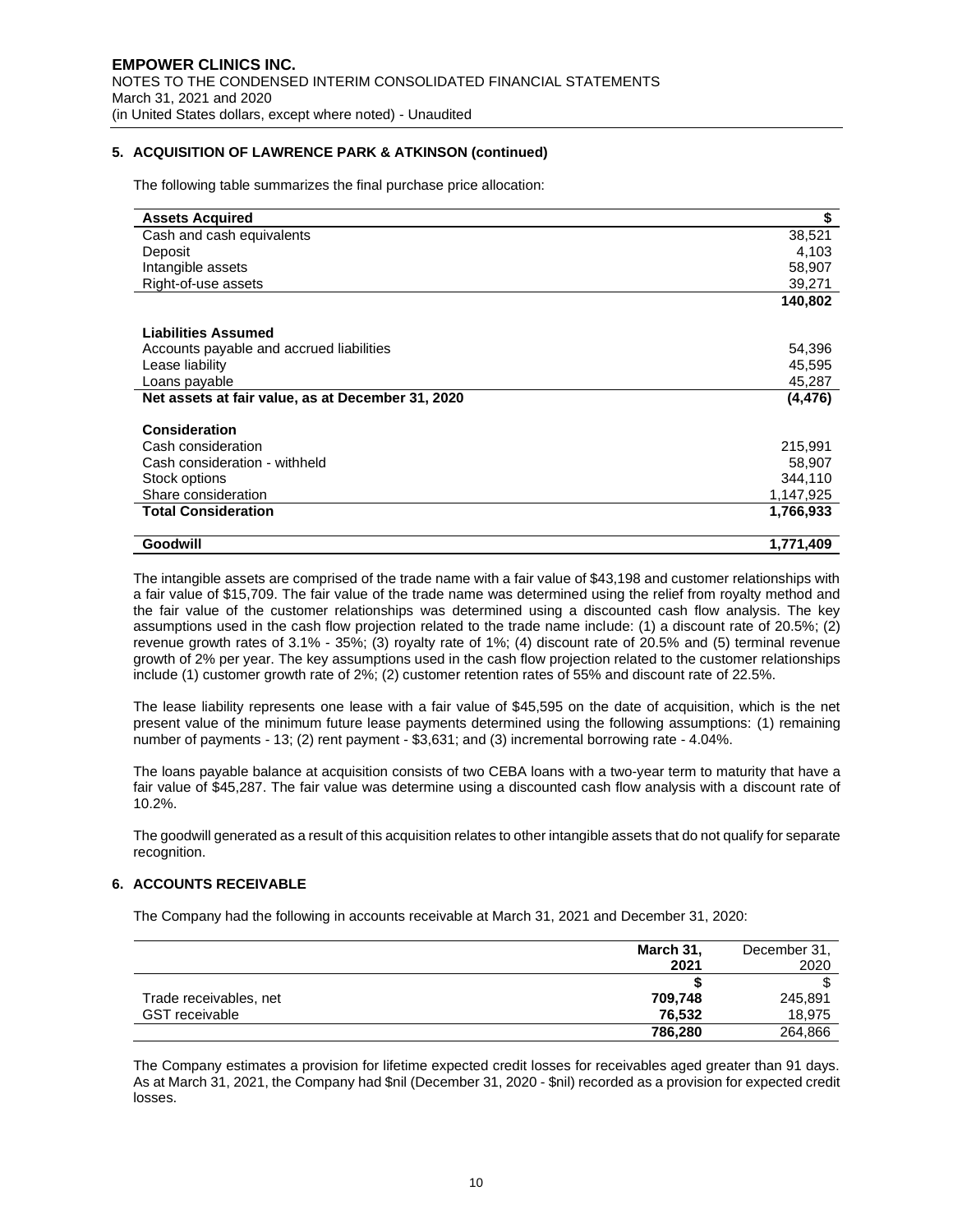# **7. PROPERTY AND EQUIPMENT**

A continuity of property and equipment for the three months ended March 31, 2021 and 2020 is as follows:

|                                 | Right-of-use | <b>Furniture and</b> | Leasehold    | <b>Testing</b> |            |
|---------------------------------|--------------|----------------------|--------------|----------------|------------|
|                                 | assets       | equipment            | improvements | equipment      | Total      |
|                                 |              |                      |              |                |            |
| Cost                            |              |                      |              |                |            |
| Balance, December 31, 2019      | 857,083      | 36,780               | 91,858       |                | 985,721    |
| Acquisition of Kai Medical      | 294,669      | 114,000              | 86,000       | 928,149        | 1,422,818  |
| Acquisition of LP&A             | 39,271       |                      |              |                | 39.271     |
| Additions                       |              | 3,495                |              |                | 3.495      |
| <b>Disposals</b>                | (402,533)    |                      |              |                | (402,533)  |
| Balance, December 31, 2020      | 788,490      | 154,275              | 177,858      | 928,149        | 2,048,772  |
| Additions                       |              | 19.558               | 37.988       |                | 57,546     |
| Impairment                      |              | (4, 484)             | (14, 244)    |                | (18, 728)  |
| <b>Disposals</b>                | (148, 926)   | (15, 180)            | (27, 654)    |                | (191, 760) |
| Foreign exchange                | 490          |                      |              |                | 490        |
| Balance, March 31, 2021         | 640,054      | 154,169              | 173,948      | 928,149        | 1,896,320  |
|                                 |              |                      |              |                |            |
| <b>Accumulated amortization</b> |              |                      |              |                |            |
| Balance, December 31, 2019      | (147,195)    | (7, 179)             | (33, 924)    |                | (188,298)  |
| Amortization                    | (222,910)    | (35, 776)            | (40, 881)    | (29,005)       | (328, 572) |
| <b>Disposals</b>                | 58,145       |                      |              |                | 58,145     |
| Balance, December 31, 2020      | (311,960)    | (42,955)             | (74, 805)    | (29,005)       | (458,725)  |
| Amortization                    | (76, 812)    | (23, 397)            | (16, 188)    | (29,005)       | (145, 402) |
| <b>Disposals</b>                | 95,701       | 15,180               | 27,654       |                | 138,535    |
| Balance, March 31, 2021         | (293.071)    | (51,172)             | (63, 339)    | (58,010)       | (465.592)  |
|                                 |              |                      |              |                |            |
| <b>Carrying amount</b>          |              |                      |              |                |            |
| Balance, December 31, 2020      | 476,530      | 111,320              | 103,053      | 899,144        | 1,590,047  |
| Balance, March 31, 2021         | 346,983      | 102,997              | 110,609      | 870,139        | 1,430,728  |

On May 9, 2019, the Company terminated the lease for the Chicago clinic. As a result of the lease termination, the Company derecognized the right-of-use asset with a cost of \$255,859 and accumulated amortization of \$184,787 and recorded an impairment loss \$71,072 representing the undepreciated portion of the right-of-use asset above the lease liability which is included as impairment loss on write-off of property and equipment on the consolidated statements of loss and comprehensive loss.

The Company also derecognized the associated lease liability of \$76,626 and recorded a gain of \$5,549 representing the excess of the right-of-use asset above the lease liability which is included as impairment loss on property and equipment on the consolidated statements of loss and comprehensive loss. In addition, the Company recognized an impairment loss of \$114,516 representing the carrying value of leasehold improvements written-off for the Chicago clinic on termination of the lease. This is included as impairment loss on property and equipment on the consolidated statements of loss and comprehensive loss.

The Company defaulted on the Spokane lease and as a result, derecognized the right-of-use asset with a cost of \$69,113 and accumulated amortization of \$61,060 and recorded a loss of \$8,053 representing the carrying value of the right-of-use asset which is included as impairment loss on property and equipment on the consolidated statements of loss and comprehensive loss. The lease liability of \$9,700 has not been derecognized as the Company negotiates a settlement with the landlord of the facility. In addition, the Company recognized a loss on disposal of \$2,610 representing the carrying value of the furniture and equipment.

Through the acquisition of Kai Medical on October 5, 2020, the Company acquired testing equipment with a fair value of \$829,803 and right-of-use assets of \$294,669. The right-of-use assets relate to leased office space and equipment.

The Company defaulted on the right-of-use CBD extraction facility and as a result, derecognized the right of use asset with a cost of \$402,533 and accumulated depreciation of \$58,145. The Company recognized a gain on lease termination of \$14,049. The Company still has \$15,533 in lease liabilities related to unpaid rent for three months where the Company still had possession of the facility.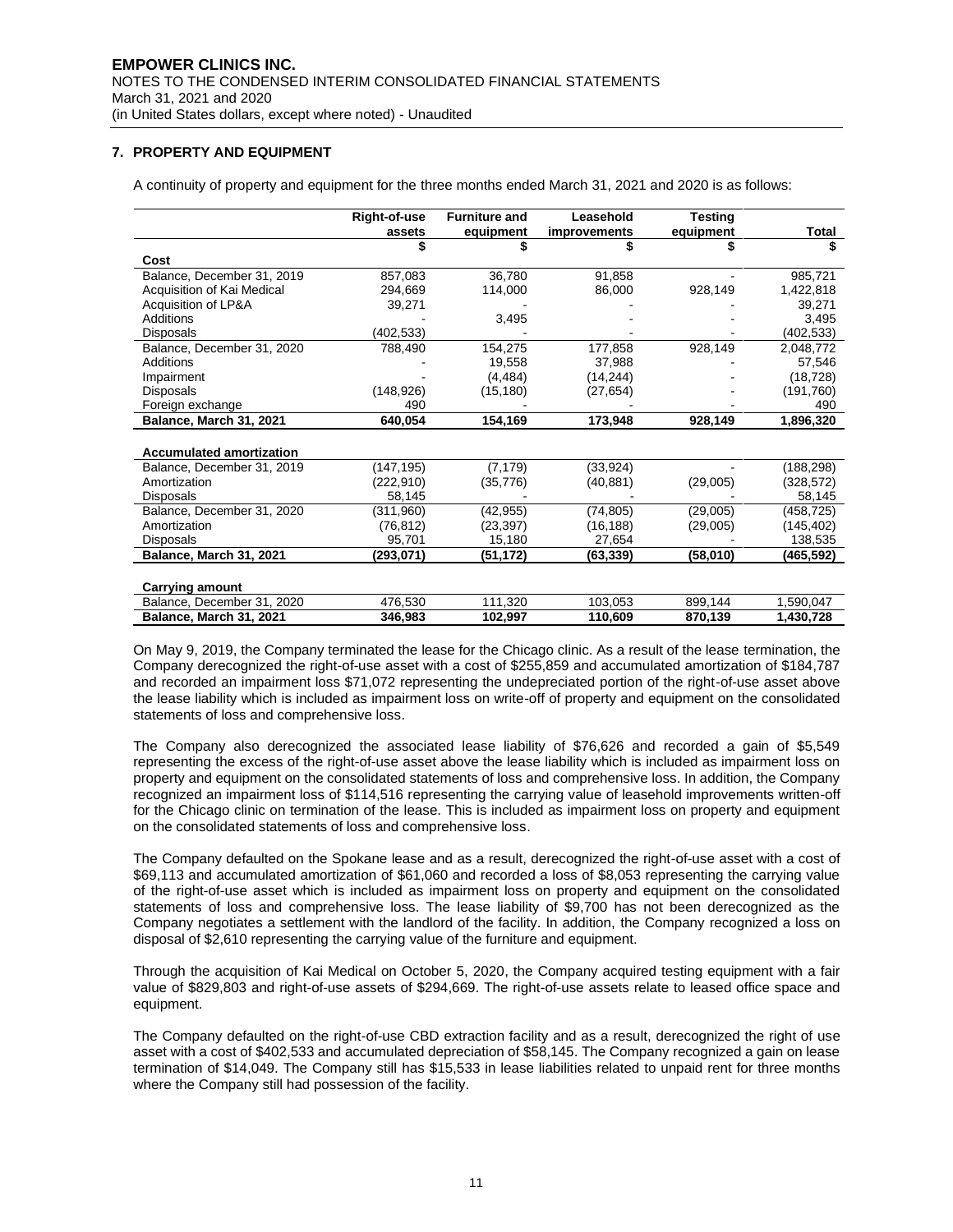## **8. INTANGIBLE ASSETS**

A continuity of intangible assets for the year ended December 31, 2020 and the three months ended March 31, 2021 is as follows:

|                                 |                | Brands,<br>trademarks, |                   |                 |              |
|---------------------------------|----------------|------------------------|-------------------|-----------------|--------------|
|                                 |                | licenses               |                   |                 |              |
|                                 | <b>Patient</b> | and domain             | <b>Management</b> |                 |              |
|                                 | records        | names                  | software          | <b>Software</b> | <b>Total</b> |
|                                 |                |                        |                   |                 |              |
| Cost                            |                |                        |                   |                 |              |
| Balance, December 31, 2019      | 389,580        | 263,695                | 51,100            |                 | 704,375      |
| Additions                       |                |                        |                   | 138,855         | 138,855      |
| Acquisition of Kai Medical      |                | 245,000                |                   |                 | 245,000      |
| Acquisition of LP&A             | 58,907         |                        |                   |                 | 58,907       |
| Impairment                      | (69,724)       | (131, 996)             |                   | (138, 855)      | (340,575)    |
| Balance, December 31, 2020      | 378,763        | 376,699                | 51,100            |                 | 806,562      |
| Foreign exchange                | 350            | 348                    |                   |                 | 698          |
| Balance, March 31, 2021         | 379,113        | 377,047                | 51,100            |                 | 807,260      |
|                                 |                |                        |                   |                 |              |
| <b>Accumulated amortization</b> |                |                        |                   |                 |              |
| Balance, December 31, 2019      | (299, 935)     | (98, 700)              | (51, 100)         |                 | (370, 276)   |
| Amortization                    | (52,920)       |                        |                   |                 | (52,920)     |
| Balance, December 31, 2020      | (352, 855)     | (98, 700)              | (51, 100)         |                 | (423,196)    |
| Amortization                    | (15,195)       |                        |                   |                 | (15,195)     |
| Balance, March 31, 2021         | (368,050)      | (98, 700)              | (51, 100)         | ۰.              | (438,391)    |
|                                 |                |                        |                   |                 |              |
| <b>Carrying amount</b>          |                |                        |                   |                 |              |
| Balance, December 31, 2020      | 25,908         | 277,999                |                   |                 | 303,907      |
| Balance, March 31, 2021         | 11,063         | 278,347                |                   |                 | 289,410      |

# **9. ACCOUNTS PAYABLE AND ACCRUED LIABILITIES**

|                                                  | March 31, | December 31, |
|--------------------------------------------------|-----------|--------------|
|                                                  | 2021      | 2020         |
|                                                  |           |              |
| Trade payables and accrued liabilities (note 18) | 1.917.694 | 1.920.840    |
| <b>Pavroll liabilities</b>                       | 1.524.887 | 1,521,885    |
|                                                  | 3,442,581 | 3.442.725    |

# **10.LOANS PAYABLE**

|                                        | March 31,<br>2021 | December 31,<br>2020 |
|----------------------------------------|-------------------|----------------------|
|                                        |                   |                      |
| Balance, beginning of period           | 2,132,227         | 761,711              |
| Acquisition of Kai Medical             |                   | 1,276,449            |
| Acquisition of Lawrence Park           |                   | 27,172               |
| Acquisition of 11000900 Canada Ltd.    |                   | 18.115               |
| CEBA loan                              |                   | 31,417               |
| Accretion expense                      | 1.776             | 1.345                |
| Interest expense                       | 16.203            | 60.397               |
| Repayment                              | (868, 198)        | (44,379)             |
| Unrealized foreign exchange loss       | 32                |                      |
| Balance, end of period                 | 1,282,040         | 2,132,227            |
| Less: Current portion of loans payable | 184,899           | 992,070              |
| Non-current portion of loans payable   | 1,097,141         | 1.140.157            |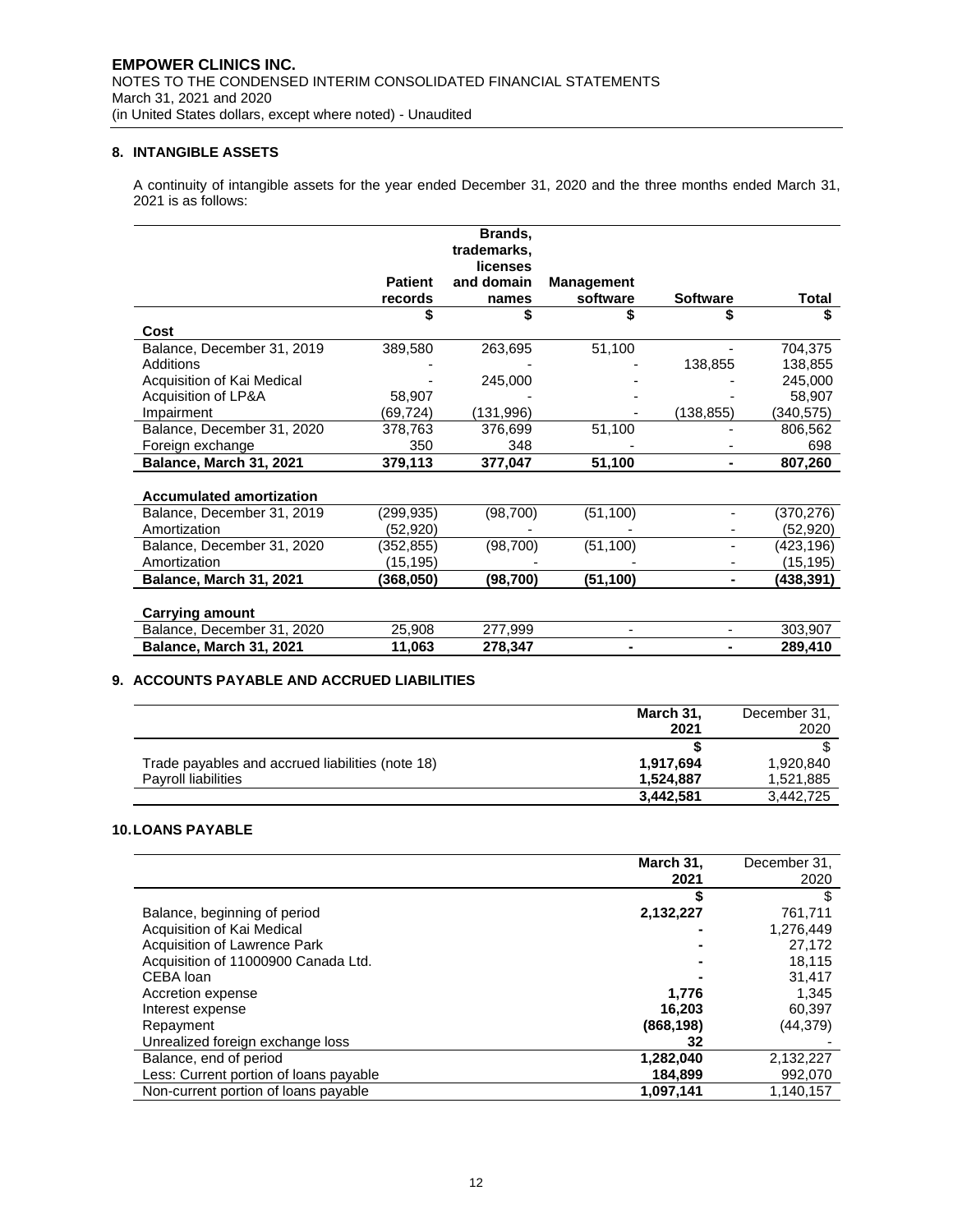# **10. LOANS PAYABLE (continued)**

Loans payable as at December 31, 2019 and December 31, 2018 consisted only of a loan with Bayview Equities Ltd. (the "Secured Party") with a principal amount of \$550,000. The balance as at December 31, 2019 and December 2018 reflects the principal plus accrued interest to date. The loan bears interest at 6% per annum and is due upon demand. The loan is secured by a grant to the Secured Party of a security interest in all the assets of EHC. On January 11, 2021, the Company repaid the principal and accrued interest of \$258,293.

On May 27, 2020, the Company receive a Canada Emergency Business Account ("CEBA") loan in the amount of \$31,417 (C\$40,000). The loan is interest free until January 1, 2023, at which time accrues interest at a rate of 5% per annum, payable monthly on the last day of each month. The loan has a possibility of forgiveness of 33% if it is repaid on or before December 31, 2022.

On October 5, 2020, through the acquisition of Kai Medical, the Company assumed three secured loans with a total fair value of \$1,276,449 (note 4). From the date of acquisition to December 31, 2020, the total accretion expense and interest expense applicable to the Kai loans payable were \$13,284 and \$1,345, respectively.

On December 31, 2020, through the acquisition of LP&A, the Company assumed two CEBA loans with a fair value of \$27,172 (C\$34,595) and \$18,115 (C\$23,064) and amounts due at maturity of C\$60,000 and C\$40,000, respectively. The loans are interest free until January 1, 2023, at which time interest accrues at a rate of 5% per annum, payable monthly on the last day of each month. The loans have a possibility of forgiveness of 33% of each loan if they are repaid on or before December 31, 2022. The loans were discounted using an annual rate of 3.21% and the fair value reflects an estimate that the amount will be repaid prior to December 31, 2022.

# **11.NOTES PAYABLE**

|                                        | March 31,  | December 31, |
|----------------------------------------|------------|--------------|
|                                        | 2021       | 2020         |
|                                        |            |              |
| Balance, beginning of period           | 708,361    | 969,891      |
| Settled in shares (a)(b)               |            | (148,745)    |
| Repayment                              | (553, 324) | (197,862)    |
| Realized foreign exchange (gain) loss  | (1,525)    | 4.918        |
| Unrealized foreign exchange loss       | 3,786      | 6,304        |
| Accretion expense                      |            | 13,110       |
| Interest expense                       | 7,060      | 60,745       |
| Balance, end of period                 | 164,358    | 708,361      |
| Less: Current portion of notes payable | 164,358    | 708,361      |
| Non-current portion of notes payable   |            |              |

- a) On April 30, 2019, the Company issued a promissory note payable in the amount of \$125,000. The promissory note was due July 31, 2019 and bears interest at a rate of 4% per annum. The Company was in default and extended the maturity date to August 31, 2020. The default resulted in a penalty of \$15,000 if the loan was not repaid in full by July 31, 2019 and an additional \$15,000 if the loan was not paid in full by August 31, 2019. On July 15, 2020, the Company settled the promissory note in 4,100,634 units in the private placement on the same date. The note had a carrying amount of \$148,745 which represented the principal plus interest and \$30,000 of late payment penalties. The Company recorded a loss on debt settlement of \$2,380 which is included in general and administrative expense.
- b) On October 1, 2019, the Company issued a promissory note payable in the amount of \$188,765 (C\$250,000). The promissory note payable was due April 1, 2020, and bears interest at 10% per annum. Pursuant to the issuance of the note payable the Company incurred transaction costs including an administrative charge of \$18,876 (C\$25,000) and an obligation to issue 150,000 common shares of the Company with a fair value of \$6,811 which was been recorded as shares to be issued on the consolidated statements of changes in equity. The note payable has been recognized at amortized cost of \$163,093 (C\$216,000). On May 20, 2020, the Company issued a total of 844,444 common shares of which 694,444 were to settle an administrative charge of \$18,876 (C\$25,000) and the remaining 150,000 common shares were to settle the obligation to issue shares. The Company repaid the principal of \$250,000 on December 11, 2020. As at December 31, 2020, the Company had a balance owing of \$22,944 for accrued interest. The interest was repaid on January 11, 2021.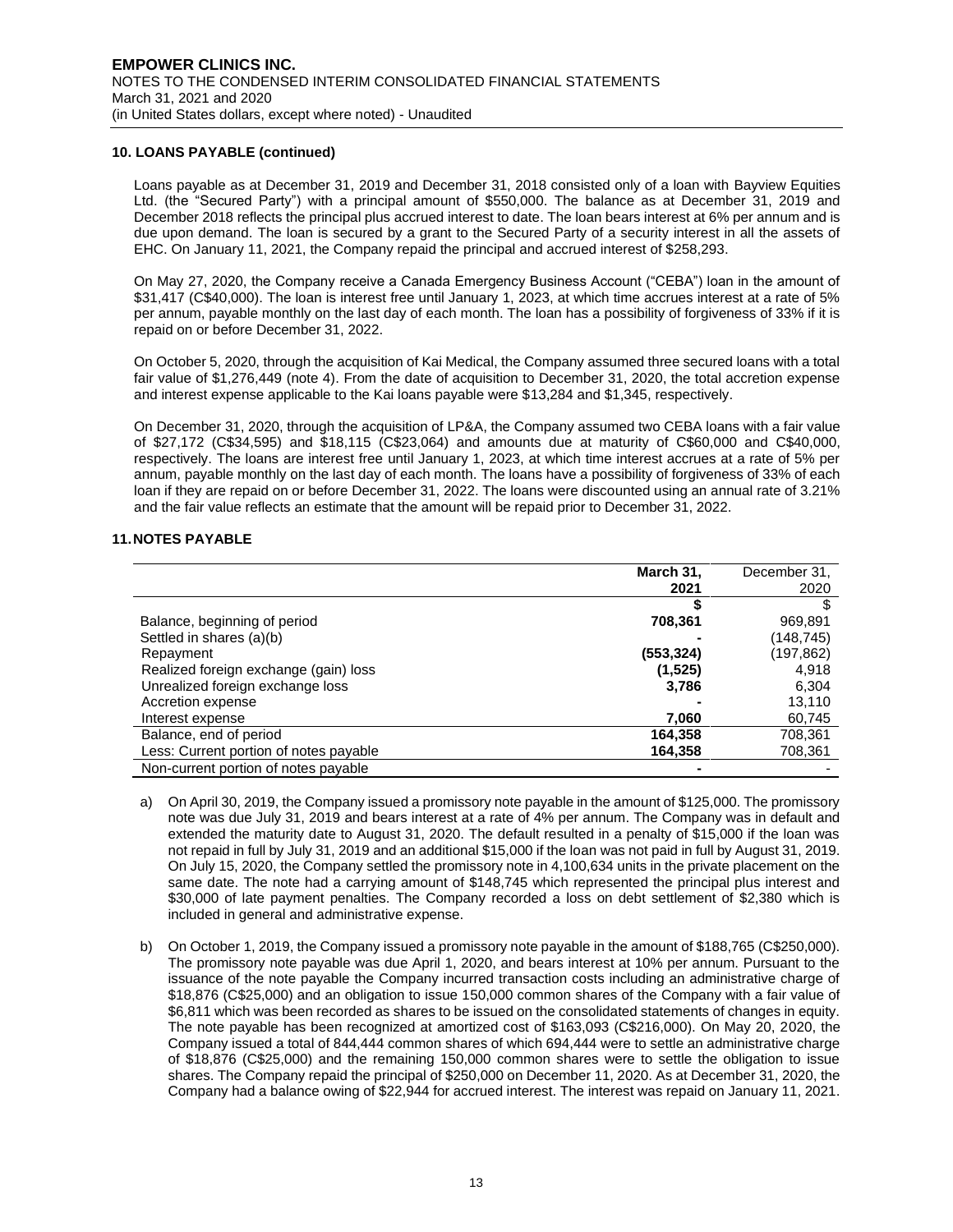# **12.LEASE LIABILITY**

|                            |                |                   | <b>CBD</b> |                | Lawrence        |            |
|----------------------------|----------------|-------------------|------------|----------------|-----------------|------------|
|                            | <b>Empower</b> | <b>Sun Valley</b> | extraction | Kai            | Park &          |            |
|                            | clinics        | clinics           | facility   | <b>Medical</b> | <b>Atkinson</b> | Total      |
|                            |                |                   |            |                |                 |            |
| Balance, December 31, 2019 | 14,761         | 332,150           | 387,985    |                |                 | 734,896    |
| Acquisition of Kai Medical |                |                   |            | 294,669        |                 | 294,669    |
| Acquisition of LP&A        |                |                   |            |                | 45,595          | 45,595     |
| Interest expense           | 568            | 15,669            | 11,103     | 3,969          |                 | 31,309     |
| Payments                   | (12, 270)      | (173, 139)        | (15, 405)  | (25, 586)      |                 | (226, 400) |
| Termination of leases      |                |                   | (383,683)  |                |                 | (383, 683) |
| Balance, December 31, 2020 | 3,059          | 174,680           |            | 273,052        | 45,595          | 496,386    |
| Interest expense           | 31             | 2.425             |            | 3.959          | 636             | 7.051      |
| Payments                   | (3,090)        | (36,033)          |            | (31, 486)      | (10, 955)       | (81, 564)  |
| Termination of leases      |                | (57, 696)         |            |                |                 | (57, 696)  |
| Foreign exchange           |                |                   |            |                | 501             | 501        |
| Balance, March 31, 2021    |                | 83,376            |            | 245,525        | 35,777          | 364,678    |
| Less: current portion of   |                |                   |            |                |                 |            |
| lease liability            |                | 54,482            |            | 81,001         | 35,777          | 171,260    |
| Lease liability            |                | 28,894            |            | 164,524        |                 | 193.418    |

The Company defaulted on the right-of-use CBD extraction facility and as a result, derecognized the right of us asset associated with the CBD extraction facility (note 7). As a result, the Company extinguished the associated lease liability of \$383,683.

During the three months ended March 31, 2021, the Company recognized an expense of \$23,548 (March 31, 2020 - \$16,105) with respect to short-term and low value leases.

# **13.WARRANT LIABILITY**

The warrants are classified as a financial instrument under the principles of IFRS 9, as the exercise price is in Canadian dollars while the functional currency of the Company is the US dollar. Accordingly, warrants are remeasured to fair value at each reporting date with the change in fair value charged to change in fair value of warrant liability in the consolidated statement of loss and comprehensive loss.

|                                                   | Weighted<br>average<br><b>Exercise Price</b><br>(C\$) | <b>Warrants</b><br># | Warrant<br>Liability |
|---------------------------------------------------|-------------------------------------------------------|----------------------|----------------------|
| As at December 31, 2019                           |                                                       | 46,257,289           | 106,312              |
| Issued                                            | C\$0.12                                               | 69.400.524           | 1.061.738            |
| Exercised                                         | C\$0.13                                               | (49,800,176)         | (5,341,149)          |
| Expired                                           | C\$0.39                                               | (11, 642, 185)       |                      |
| Loss on change in fair value of warrant liability |                                                       |                      | 11,886,796           |
| As at December 31, 2020                           |                                                       | 54,215,452           | 7.713.697            |
| Issued                                            | C\$0.12                                               | 1,760,000            | 116.761              |
| Exercised                                         | C\$0.13                                               | (41,600,547)         | (24.528.763)         |
| Loss on change in fair value of warrant liability |                                                       |                      | 23,793,165           |
| As at March 31, 2021                              |                                                       | 14,374,905           | 7,094,860            |
| Less: Current portion of warrant liability        |                                                       |                      | 641,153              |
| Non-current portion of warrant liability          |                                                       |                      | 6,453,707            |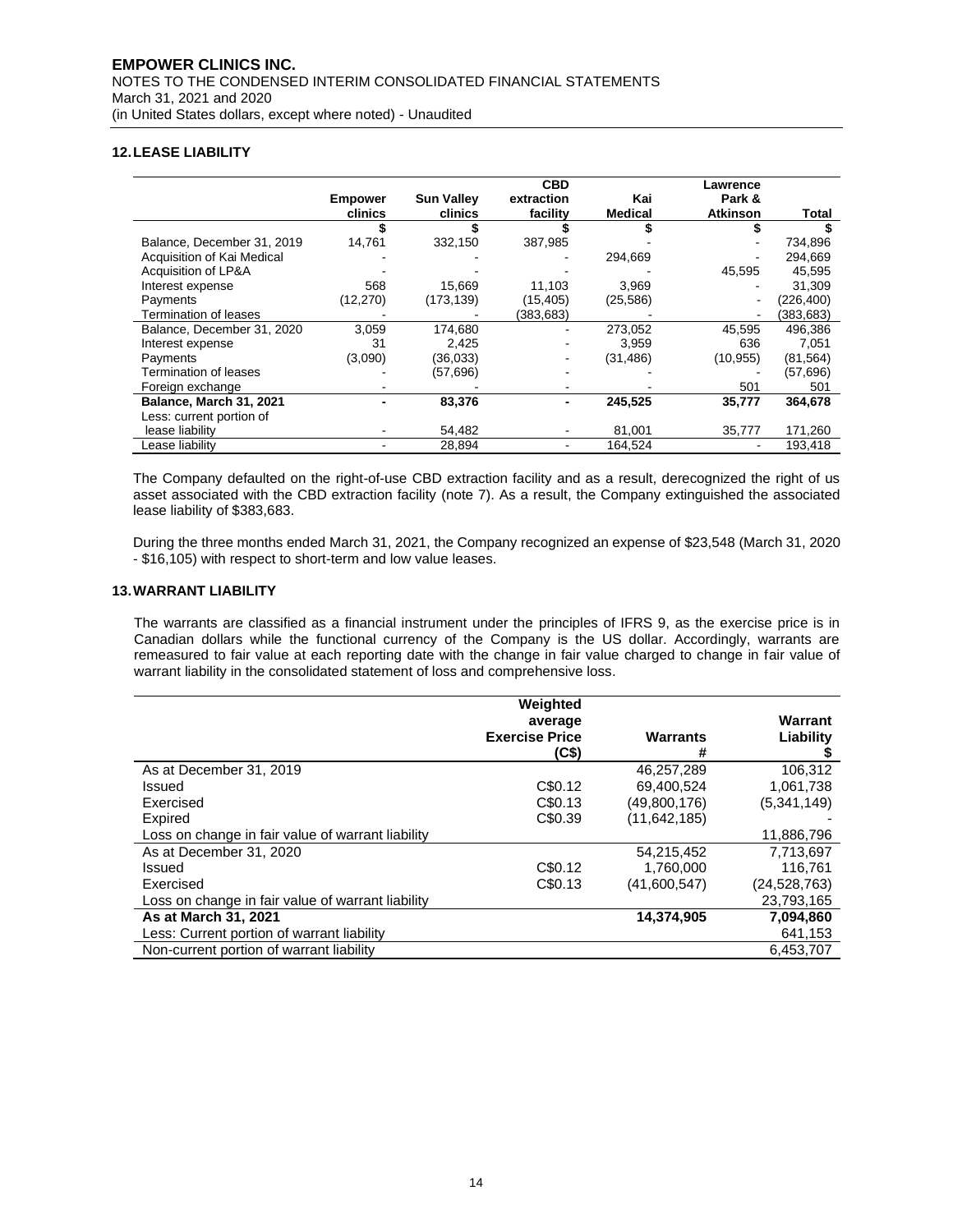# **13. WARRANT LIABILITY (continued)**

The following table summarizes the warrants outstanding and exercisable as at March 31, 2021:

|                    |            | Weighted       | Weighted       |
|--------------------|------------|----------------|----------------|
|                    |            | average        | average        |
|                    | Number of  | exercise price | remaining life |
| <b>Expiry date</b> | warrants   | (SC)           | (in years)     |
| April 2,2021       | 1,053,637  | C\$0.16        | 0.01           |
| May 3,2021         | 194.380    | C\$0.16        | 0.09           |
| September 13,2021  | 2.696      | C\$0.16        | 0.45           |
| September 20,2021  | 1.412      | C\$0.16        | 0.47           |
| April 16,2022      | 2,700,000  | C\$0.10        | 1.04           |
| July 15,2022       | 1.716.700  | C\$0.12        | 1.29           |
| September 9,2022   | 3,746,080  | C\$0.31        | 1.44           |
| November 9,2022    | 4.460.000  | C\$0.12        | 1.61           |
| October 5.2023     | 500,000    | C\$0.05        | 2.52           |
|                    | 14.374.905 | C\$0.17        | 1.32           |

On April 2, 2020, pursuant to the conversion of convertible debentures with a face value of \$268,554 (C\$367,500) and accrued interest of \$16,113 (C\$22,050), the Company issued 3,541,366 units. Each unit is comprised of one common share and one common share purchase warrant (note 14(b)). Each warrant entitles the holder to acquire one common share at a price of \$0.11 (C\$0.16) for a period of two years following the closing date of the conversion.

On April 8, 2020, pursuant to the conversion of convertible debentures with a face value of \$147,691 (C\$207,270) and accrued interest of \$8,254 (C\$11,584), the Company issued 1,989,588 units. Each unit is comprised of one common share and one common share purchase warrant (note 14(b)). Each warrant entitles the holder to acquire one common share at a price of \$0.11 (\$C0.16) for a period of two years following the closing date of the conversion.

On April 16, 2020, pursuant to a private placement financing, the Company issued 16,325,000 units at a price of C\$0.03 (C\$0.04) per unit for gross proceeds of \$462,399 (C\$653,000). Each unit consists of one common share and one common share purchase warrant. Each warrant entitles the holder to acquire one common share at a price of \$0.07 (C\$0.10) per share for a period of two years following the closing date of the financing.

On May 7, 2020, pursuant to the conversion of convertible debentures with a face value of \$178,380 (C\$250,000) and accrued interest of \$20,600 (C\$28,871), the Company issued 3,064,515 common shares and 3,064,515 common share purchase warrants (note 14(b)). Each warrant entitles the holder to acquire one common share at a price of \$0.09 (C\$0.12) for a period of one year following the closing date of the conversion.

On July 15, 2020, pursuant to a private placement financing, the Company issued 14,417,334 units for \$0.04 (C\$0.05) per unit for gross proceeds of \$532,280 (C\$720,867). Each unit is comprised of one common share and one common share purchase warrant. Each warrant entitles the holder to acquire one common share at a price of \$0.09 (C\$0.12) per share for a period of 24 months following the closing date of the financing.

On October 5, 2020, the Company issued 500,000 warrants for \$0.03 (C\$0.05) pursuant to costs in connection with the acquisition of Kai Medical. Each warrant entitles the holder to acquire one common share at a price of \$0.09 (C\$0.12) per share for a period of 36 months following the closing date of the financing.

On November 9, 2020, pursuant to a private placement financing, the Company issued 24,567,131 units for \$0.04 (C\$0.05) per unit for gross proceeds of \$944,257 (C\$1,228,366). Each unit is comprised of one common share and one common share purchase warrant. Each warrant entitles the holder to acquire one common share at a price of \$0.09 (C\$0.12) per share for a period of 24 months following the closing date of the financing. Additionally, as part of this private placement financing, the Company issued 1,760,000 agent purchase warrants as compensation to the brokers. Each agent purchase warrant entitles the holder to acquire one common share at a price of \$0.04 (\$C0.05) and one share purchase warrant for a period of two years following the closing date of the financing. The agent purchase warrants were valued at \$47,251 using the Black-Scholes option pricing model with the following assumptions: a two year expected average life, share price of \$0.04 (C\$0.05); 100% volatility; risk-free interest rate of 0.24%; and an expected dividend yield of 0%.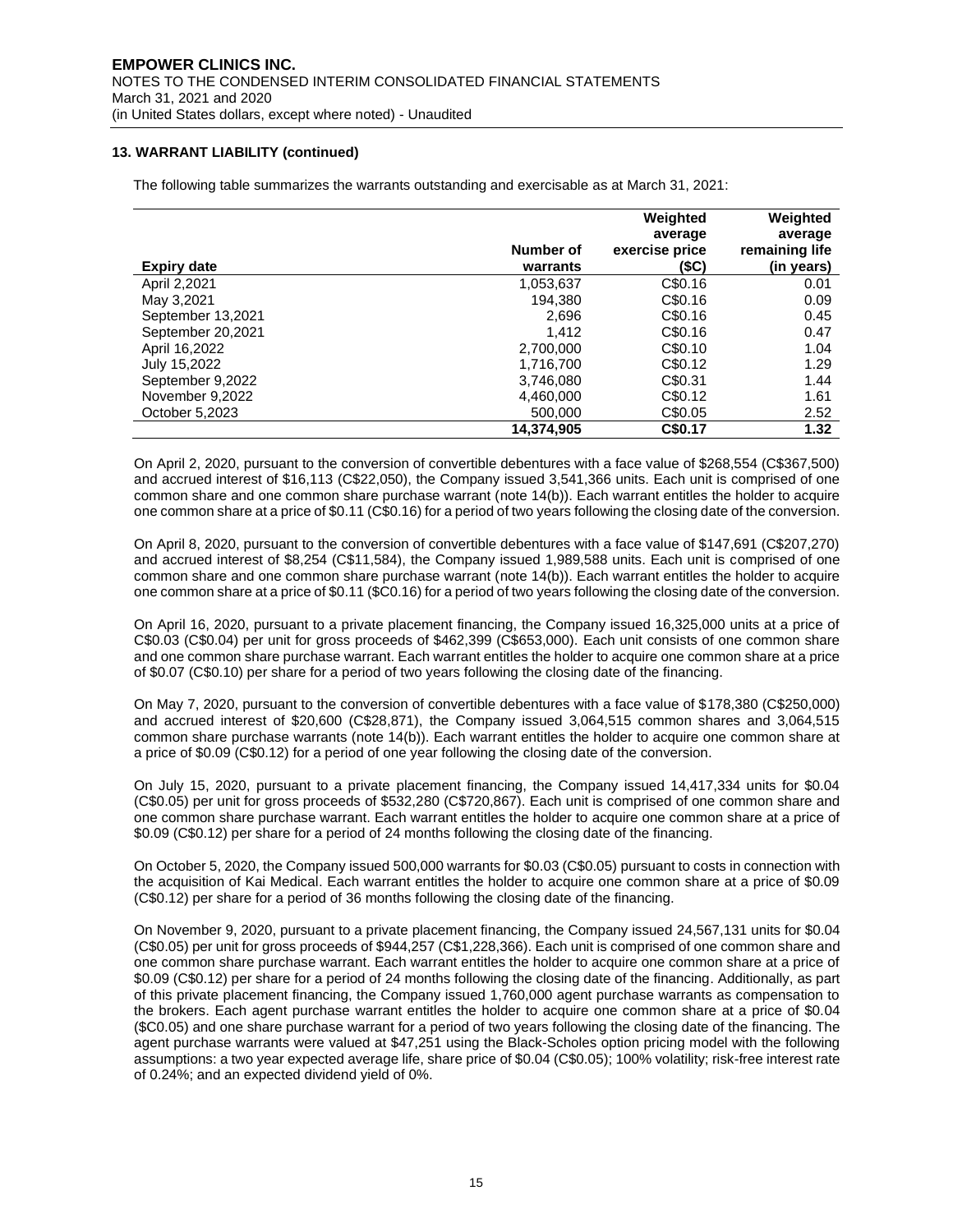# **13. WARRANT LIABILITY (continued)**

On March 8, 2021, pursuant to the exercise of 1,760,000 agent purchase warrants, the Company issued 1,760,000 share purchase warrants for \$0.04 (C\$0.05) per agent purchase warrants. Each warrant entitles the holder to acquire one common share at a price of \$0.09 (C\$0.12) per share and expire on November 9, 2022. The purchase warrants were valued at \$116,761 using the Black-Scholes option pricing model with the following assumptions: a 1.67 year expected average life, share price of \$0.69 (C\$0.87); 100% volatility; risk-free interest rate of 0.29%; and an expected dividend yield of 0%. The fair value of these purchase warrants was recorded to warrant liability.

#### **14.EQUITY**

#### **a) Authorized share capital**

Unlimited number of common shares without nominal or par value. At March 31, 2021, there were 332,139,322 issued and outstanding common shares (December 31, 2020 - 283,811,903). The Company does not currently pay dividends and entitlement will only arise upon declaration.

#### **b) Issued - common shares**

During the three months ended March 31, 2021, the Company completed the following transactions:

#### *Shares issued for services*

i. On February 26, 2021, the Company issued 1,207,206 common shares for \$0.05 (C\$0.06) per common share for total fair value consideration of \$59,598 (C\$75,600) for marketing services.

#### *Exercise of options*

ii. 3,339,666 stock options with a weighted average exercise price of \$0.06 (C\$0.08) were exercised for proceeds of \$199,479 (C\$251,733) resulting in the issuance of 3,339,666 common shares. Upon exercise, \$88,322 was transferred from contributed surplus to issued capital.

#### *Exercise of warrants*

- iii. 41,600,547 purchase warrants with a weighted average exercise price of \$0.10 (C\$0.13) were exercised for proceeds of \$4,063,331 (C\$5,140,212) resulting in the issuance of 41,600,547 common shares. The fair value of the warrants exercised was \$28,592,094 as determined using the Black-Scholes option pricing model. The resulting loss on warrant revaluation was \$23,793,165.
- iv. 420,000 agent purchase warrants with a weighted average exercise price of \$0.12 (C\$0.15) were exercised for proceeds of \$48,347 (C\$61,200) resulting in the issuance of 420,000 common shares. Upon exercise, \$23,586 was transferred from warrant reserve to issued capital.
- v. 1,760,000 agent purchase warrants with an exercise price of \$0.09 (C\$0.12) were exercised for proceeds of \$69,510 (C\$88,000) resulting in the issuance of 1,760,000 common shares. Upon exercise, \$47,251 was transferred from warrant reserve to warrant liability.

During the year ended December 31, 2020, the Company completed the following transactions:

#### *Shares issued to former CEO*

i. On March 11, 2020, pursuant to the incorrect cancellation of common shares of the former CEO, the Company issued 651,875 common shares.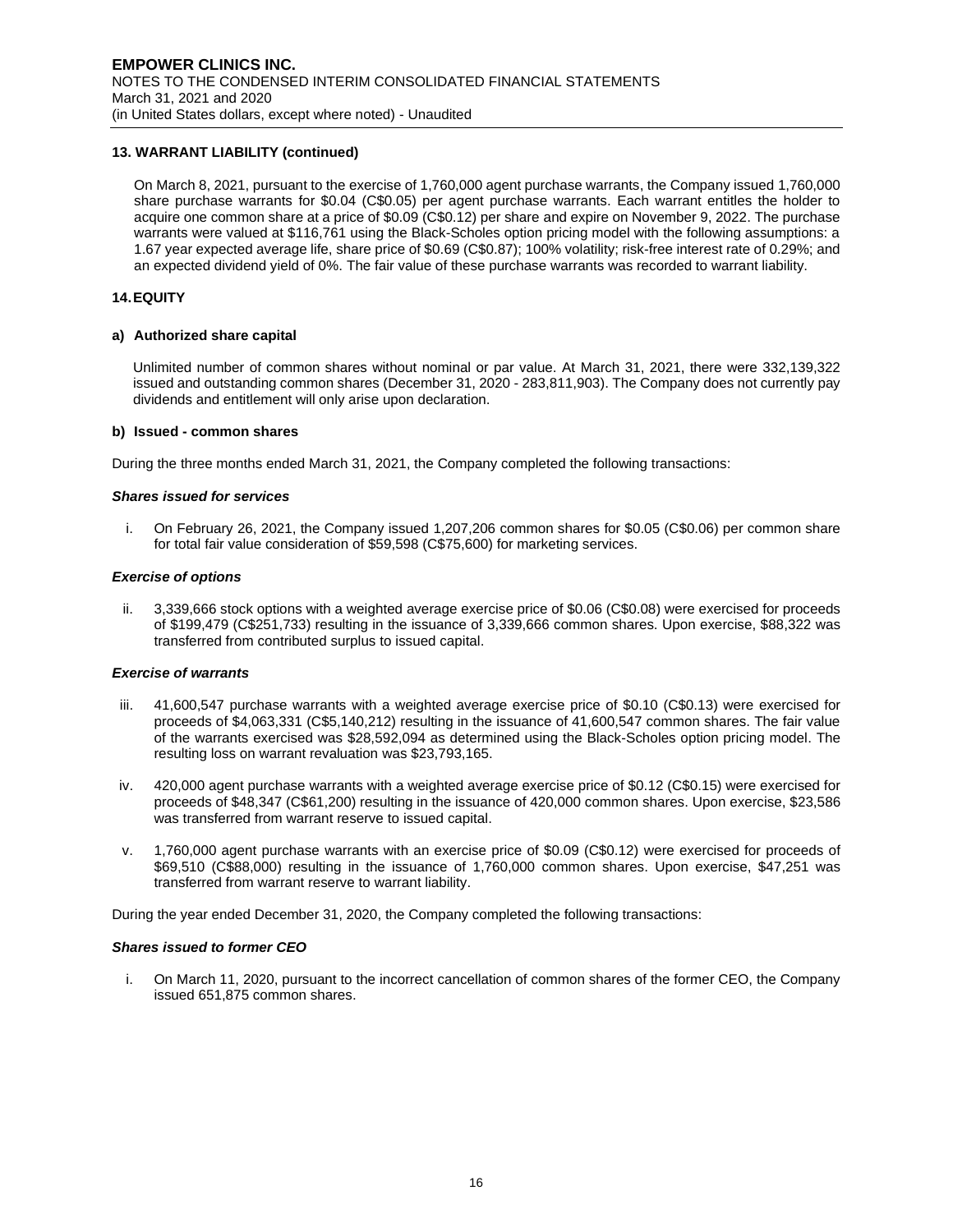#### *Shares issued on private placement*

- ii. On April 16, 2020, pursuant to a private placement financing, the Company issued 16,325,000 units for \$0.03 (C\$0.04) per unit for gross proceeds of \$462,400 (C\$653,000) comprised of cash of \$219,300 (C\$313,000) and the settlement of accounts payable in the amount of \$243,100 (C\$340,000). Each unit is comprised of one common share and one common share purchase warrant. Each warrant entitles the holder to acquire one common share at a price of \$0.07 (C\$0.10) per share for a period of twenty-four months following the closing date of the financing (note 13). Share issue costs included cash payments of \$1,714 (C\$2,400) (\$1,026 of which was allocated to the warrant liability and recorded in the profit and loss) and the issuance of 60,000 share purchase warrants valued at \$1,017 using the Black-Scholes option pricing model with the following assumptions: a two year expected average life, share price of \$0.04 (C\$0.05); 100% volatility; risk-free interest rate of 0.34%; and an expected dividend yield of 0%. Consideration of \$276,809 was recorded to warrant liability and the residual amount of \$185,590 was recorded to issued capital.
- iii. On July 15, 2020, pursuant to a private placement financing, the Company issued 14,417,334 units for \$0.04 (C\$0.05) per unit for gross proceeds of \$532,280 (C\$720,867) comprised of cash of \$335,352 (C\$454,167) and the settlement of accounts payable in the amount of \$196,928 (C\$266,700). Each unit is comprised of one common share and one common share purchase warrant. Each warrant entitles the holder to acquire one common share at a price of \$0.09 (C\$0.12) per share for a period of twenty-four months following the closing date of the financing (note 13). Share issue costs included cash payments of \$3,553 (C\$4,800) (\$1,518 of which was allocated to the warrant liability and recorded in the profit and loss) and the issuance of 96,000 share purchase warrants valued at \$1,509 using the Black-Scholes option pricing model with the following assumptions: a two year expected average life, share price of \$0.04 (C\$0.06); 100% volatility; risk-free interest rate of 0.24%; and an expected dividend yield of 0%. Consideration of \$227,402 was recorded to warrant liability and the residual amount of \$304,878 was recorded to issued capital.
- iv. On October 27, 2020, pursuant to a private placement financing, the Company issued 1,500,000 units for \$0.04 (C\$0.05) per unit for gross proceeds of \$56,974 (C\$75,000). Each unit consists of one common share and one common share purchase warrant. Each warrant entitles the holder to acquire one common share at a price of \$0.09 (C\$0.12) per share for a period of twenty-four months. Of gross proceeds, \$32,956 was allocated to share capital and \$24,698 was allocated to warrant liability.
- v. On November 9, 2020, pursuant to a private placement financing, the Company issued 23,067,131 units for \$0.04 (C\$0.05) per unit for gross proceeds of \$889,250 (C\$1,153,357). Each unit consists of one common share and one common share purchase warrant. Each warrant entitles the holder to acquire one common share at a price of \$0.09 (C\$0.12) per share for a period of twenty-four months (\$42,403 of share issuance costs which was allocated to the warrant liability and recorded in the profit and loss). Of gross proceeds, \$506,801 was allocated to share capital and \$382,449 was allocated to warrant liability.

# *Shares issued on debt settlement*

- vi. On January 23, 2020, the Company issued 4,800,000 common shares for \$0.03 (C\$0.045) per common share for total fair value consideration of \$164,346 (C\$216,000) as settlement of accounts payable in the amount of \$182,607 (C\$240,000) resulting in a gain on debt settlement of \$18,261.
- vii. On May 7, 2020, the Company issued 347,142 common shares for \$0.06 (C\$0.08) per common share for total fair value consideration of \$19,812 (C\$27,767) as settlement of accounts payable in the amount of \$23,189 (C\$32,500) resulting in a gain on debt settlement of \$4,538.
- viii. On May 20, 2020, the Company issued 694,444 common shares for \$0.05 (C\$0.07) per common share for total fair value consideration of \$34,992 (C\$48,611) as settlement of accounts payable in the amount of \$17,996 (C\$25,000) resulting in a gain on debt settlement of \$500.

#### *Vesting of escrow shares*

ix. For the year ended December 31, 2020, the Company recognized \$193,025 in connection with the vesting of escrow shares.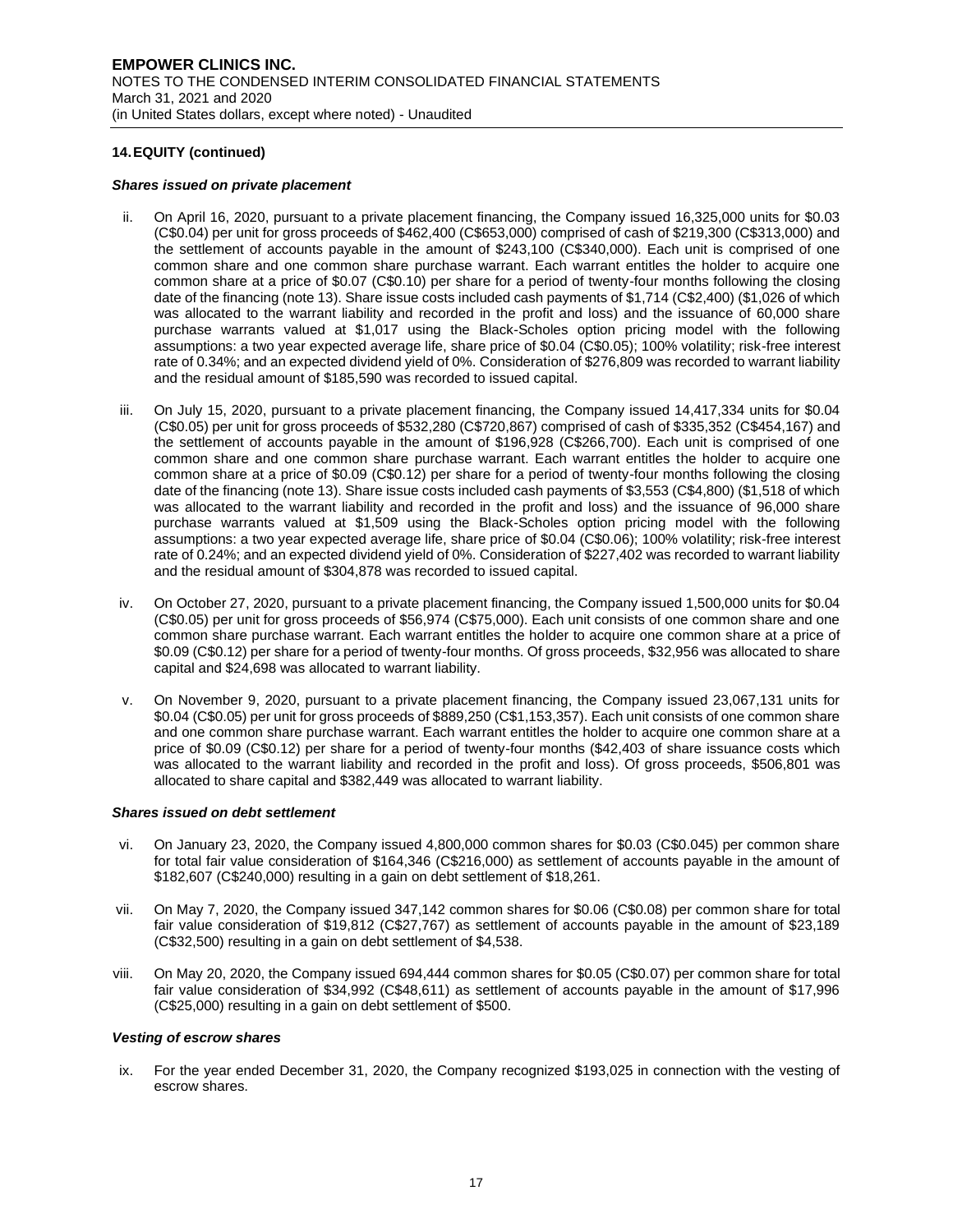#### *Shares issued for services*

- x. On February 11, 2020, the Company issued 4,000,000 common shares for \$0.03 (C\$0.035) per common share for total fair value consideration of \$190,110 (C\$252,276) for marketing services.
- xi. On September 22, 2020, the Company issued 2,500,000 common shares for \$0.03 (C\$0.04) per common share for total fair value consideration of \$135,529 (C\$191,015) for marketing services.
- xii. On September 23, 2020, the Company issued 3,000,000 common shares for \$0.03 (C\$0.04) per common share for total fair value consideration of \$161,715 (C\$214,237) as settlement of accounts payable in the amount of \$184,173 (C\$244,103) resulting in a gain on debt settlement of \$22,458.

#### *Shares issued on conversion of debentures*

- xiii. On April 2, 2020, pursuant to the conversion of convertible debentures with a face value of \$268,554 (C\$367,500) and accrued interest of \$16,113 (C\$22,050), the Company issued 3,541,366 common shares and 3,541,366 common share purchase warrants. Each warrant entitles the holder to acquire one common share at a price of \$0.07 (C\$0.10) for a period of two years following the closing date of the conversion. At the date of the conversion, the conversion feature was valued at \$nil and the debt was valued at \$276,478. Consideration of \$24,607 was recorded to warrant liability and the residual amount of \$251,871 was recorded to issued capital.
- xiv. On April 8, 2020, pursuant to the conversion of convertible debentures with a face value of \$147,691 (C\$207,270) and accrued interest of \$8,254 (C\$11,584), the Company issued 1,989,588 common shares and 1,989,588 common share purchase warrants. Each warrant entitles the holder to acquire one common share at a price of \$0.07 (C\$0.10) for a period of two years following the closing date of the conversion. At the date of the conversion, the conversion feature was valued at \$nil and the debt was valued at \$78,213. Consideration of \$21,981 was recorded to warrant liability and the residual amount of \$56,232 was recorded to issued capital.
- xv. On May 7, 2020, pursuant to the conversion of convertible debentures with a face value of \$356,720 (C\$500,000) and accrued interest of \$42,180 (C\$56,376), the Company issued 6,129,030 common shares and 6,129,030 common share purchase warrants. Each warrant entitles the holder to acquire one common share at a price of \$0.09 (C\$0.12) for a period of one year following the closing date of the conversion. At the date of the conversion, the conversion feature was valued at \$nil and the debt was valued at \$417,815. Consideration of \$104,565 was recorded to warrant liability and the residual amount of \$313,250 was recorded to issued capital.

#### *Obligation to issue shares*

xvi. On May 20, 2020, pursuant to the issuance of a promissory note payable in the amount of \$188,765 (C\$250,000), the Company settled its obligation to issues 150,000 common shares.

#### *Exercise of options*

- *xvii.* On November 3, 2020, the CEO of the Company exercised 7,000,000 stock options with an exercise price of \$0.11 (C\$0.14) resulting in the issuance of 7,000,000 common shares. The proceeds of \$745,531 (C\$980,000) for the options were not received by December 31, 2020 and the Company recorded a share subscriptions receivable against the freely trading common shares.
- *xviii.* On December 8, 2020, 300,000 options with an exercise price of \$0.04 (C\$0.05) were exercised for proceeds of \$11,718 (C\$15,000) resulting in the issuance of 300,000 common shares. Upon exercise, \$4,047 was transferred from contributed surplus to equity.
- *xix.* On December 14, 2020, 83,333 options with an exercise price of \$0.08 (C\$0.10) were exercised for proceeds of \$6,527 (C\$8,333) resulting in the issuance of 83,333 common shares. Upon exercise, \$137 was transferred from contributed surplus to equity.
- *xx.* On December 21, 2020, 200,000 options with an exercise price of \$0.20 (C\$0.26) were exercised for proceeds of \$40,416 (C\$52,000) resulting in the issuance of 200,000 common shares. Upon exercise, \$32,125 was transferred from contributed surplus to equity.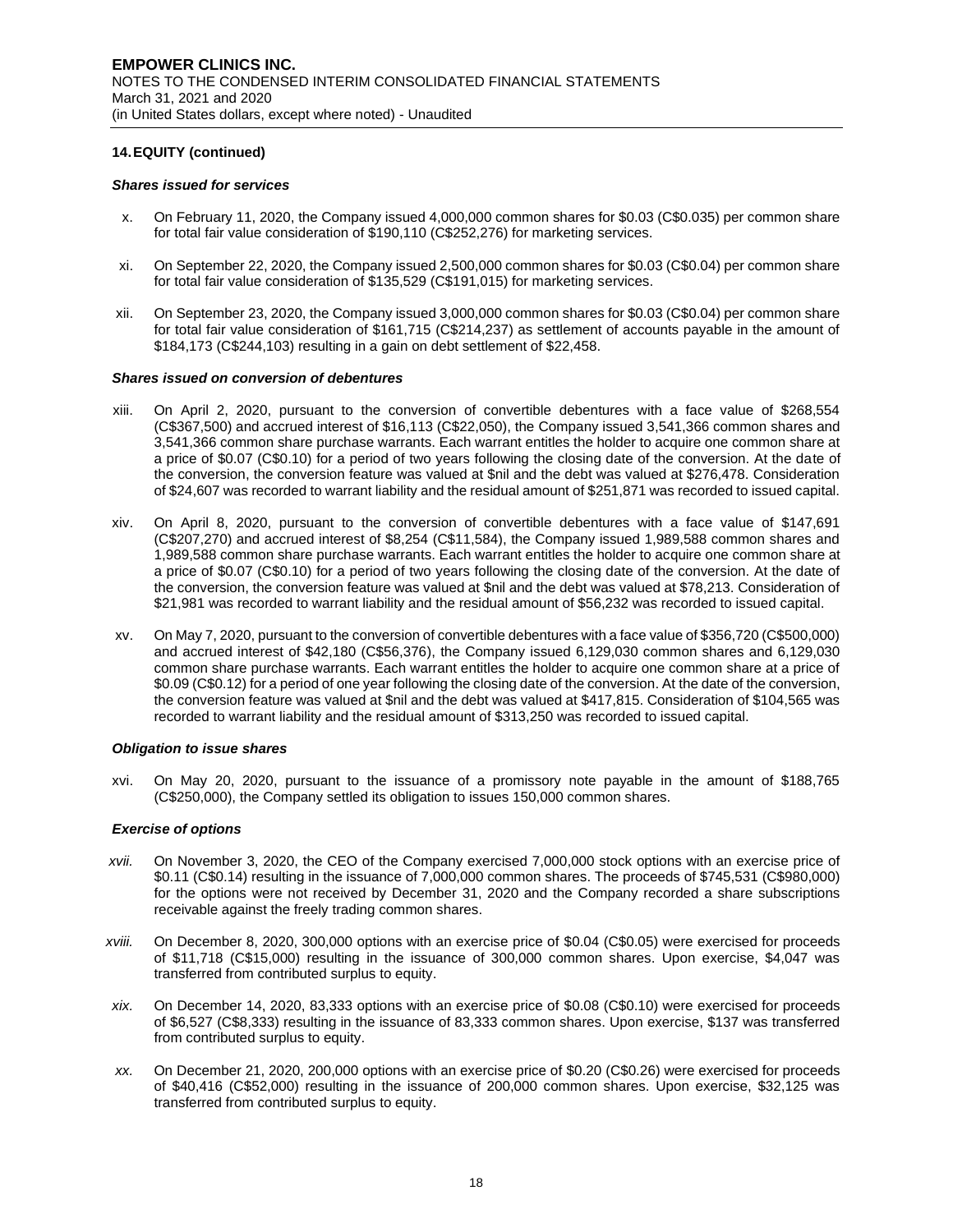#### *Exercise of warrants*

During the year ended December 31, 2020, the Company issued common shares as a result of warrant exercises as follows:

|                   | Number of<br>warrants<br>exercise<br>and shares | Weighted<br>average<br>exercise | Weighted<br>average<br>exercise | Cash      | Warrant<br>liability<br>transferred<br>to share | <b>Share</b> |
|-------------------|-------------------------------------------------|---------------------------------|---------------------------------|-----------|-------------------------------------------------|--------------|
| <b>Issue date</b> | issued                                          | price (\$C)                     | price                           | received  | capital                                         | capital      |
| December 8, 2020  | 1.000.000                                       | 0.12                            | 0.0937                          | 93,691    | 121.464                                         | 215,156      |
| December 8, 2020  | 909,090                                         | 0.16                            | 0.1249                          | 113,565   | 97,647                                          | 211,212      |
| December 9, 2020  | 9,125,000                                       | 0.10                            | 0.0781                          | 712,724   | 958,652                                         | 1,671,375    |
| December 9, 2020  | 7,364,515                                       | 0.12                            | 0.0937                          | 690,262   | 675,387                                         | 1,365,648    |
| December 9, 2020  | 5,512,264                                       | 0.16                            | 0.1250                          | 688,872   | 308,191                                         | 997,063      |
| December 10, 2020 | 2,000,000                                       | 0.10                            | 0.0785                          | 157,060   | 267,897                                         | 424,957      |
| December 10, 2020 | 4,736,634                                       | 0.12                            | 0.0942                          | 446,361   | 607,619                                         | 1,053,980    |
| December 10, 2020 | 5.828.618                                       | 0.16                            | 0.1256                          | 732.353   | 484.975                                         | 1.217.328    |
| December 10, 2020 | 431,075                                         | 0.19                            | 0.1492                          | 64,319    | 20,324                                          | 84,643       |
| December 14, 2020 | 2.064.515                                       | 0.12                            | 0.0941                          | 194.201   | 407.762                                         | 601.963      |
| December 14, 2020 | 2,192,728                                       | 0.16                            | 0.1254                          | 275,015   | 367,169                                         | 642,184      |
| December 15, 2020 | 5.300.000                                       | 0.16                            | 0.1258                          | 666.562   | 672,239                                         | 1,338,801    |
| December 17, 2020 | 2,063,637                                       | 0.16                            | 0.1258                          | 259,618   | 194,262                                         | 453,880      |
| December 22, 2020 | 1,700,000                                       | 0.16                            | 0.1240                          | 210,722   | 187,746                                         | 398,468      |
| December 28, 2020 | 61,950                                          | 0.16                            | 0.1249                          | 7,740     | 5,364                                           | 13,104       |
| Total             | 50,290,026                                      | 0.13                            | 0.1056                          | 5,313,064 | 5,376,697                                       | 10,689,762   |

#### **Acquisition of Lawrence Park & Atkinson**

On December 31, 2020, as part of the consideration in the acquisition of Lawrence Park & Atkinson (note 5), the Company issued 5,128,204 common shares with a fair value of \$1,147,925.

# **c) Share options**

The Company has an incentive share option plan ("the plan") in place under which it is authorized to grant share options to executive officers, directors, employees and consultants. The plan allows the Company to grant share options up to a maximum of 10.0% of the number of issued shares of the Company.

Share option transactions and the number of share options outstanding during the years ended December 31, 2020, 2019 and three months ended March 31, 2021 are summarized as follows:

|                                | Number of share options | Weighted average exercise<br>price (\$C) |
|--------------------------------|-------------------------|------------------------------------------|
| Outstanding, December 31, 2019 | 10,450,000              | 0.16                                     |
| Granted                        | 6,967,761               | 0.07                                     |
| Exercised                      | (7,583,333)             | 0.14                                     |
| Outstanding, December 31, 2020 | 9,834,428               | 0.08                                     |
| Granted                        | 1,761,364               | 0.40                                     |
| Cancelled                      | (1,936,667)             | (0.06)                                   |
| Exercised                      | (3,339,666)             | (0.07)                                   |
| Outstanding, March 31, 2021    | 6,319,459               | 0.18                                     |
| Exercisable, March 31, 2021    | 4,744,459               | 0.18                                     |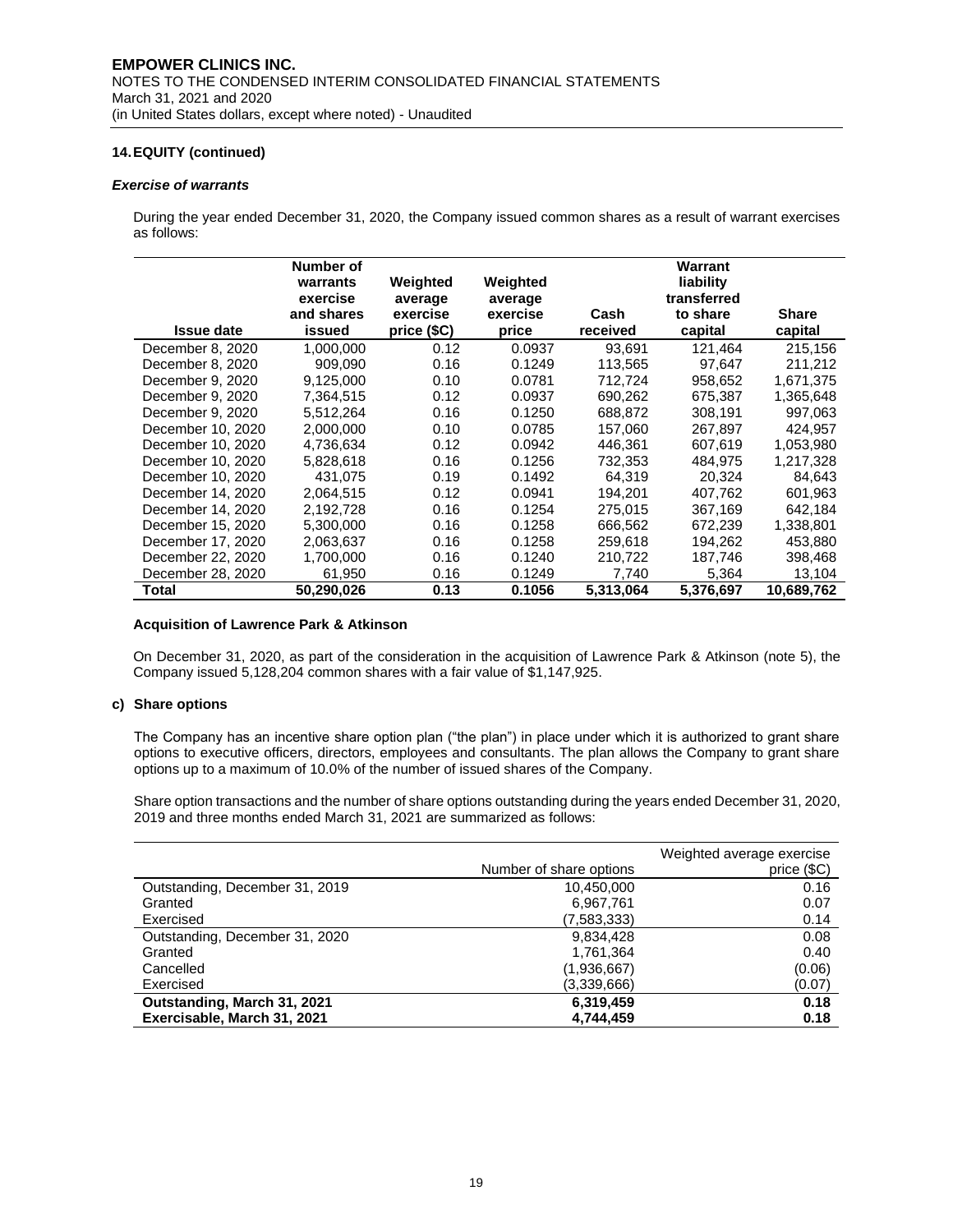|                      | Weighted average life of | Number of options | Number of options |
|----------------------|--------------------------|-------------------|-------------------|
| Exercise price (C\$) | options (years)          | outstanding       | exercisable       |
| 0.10                 | 3.92                     | 1,250,000         | 1,250,000         |
| 0.26                 | 2.55                     | 250,000           | 250,000           |
| 0.14                 | 1.21                     | 700,000           | 700,000           |
| 0.05                 | 2.15                     | 1,765,000         | 1,390,000         |
| 0.06                 | 3.94                     | 575,000           | 325,000           |
| 0.21                 | 4.73                     | 18,095            | 18,095            |
| 0.25                 | 4.85                     | 950,000           |                   |
| 0.22                 | 4.91                     | 11.364            | 11,364            |
| 0.57                 | 4.93                     | 800,000           | 800,000           |
|                      |                          | 6,319,459         | 4.744.459         |

Share options outstanding and exercisable at March 31, 2021, are as follows:

The fair value of share options recognized as an expense during the three months ended March 31, 2021, was \$435,986 (2020 - \$27,306). The following are the assumptions used for the Black Scholes option pricing model valuation of share options granted during the three months ended March 31, 2021 and 2020:

|                         | March 31,          | March 31,         |
|-------------------------|--------------------|-------------------|
|                         | 2021               | 2020              |
| Risk-free interest rate | $0.170\% - 0.30\%$ | $0.47\% - 1.57\%$ |
| Expected life           | 5 years            | 3 years           |
| Expected volatility     | 100%               | 100.0%            |
| Forfeiture rate         | $0.00\%$           | $0.0\%$           |
| Dividend rate           | $0.00\%$           | $0.0\%$           |

The risk-free rate of periods within the expected life of the share options is based on the Canadian government bond rate. The annualized volatility and forfeiture rate assumptions are based on historical results.

# **d) Agent share purchase warrants**

Agent share purchase warrant transactions and the number of agent share purchase warrants outstanding and exercisable during three months ended March 31, 2021 and year ended December 31, 2020 are summarized as follows:

|                                | Number of<br>agent share<br>purchase<br>warrants | Weighted<br>average<br>exercise price<br>(\$C) |
|--------------------------------|--------------------------------------------------|------------------------------------------------|
| Outstanding, December 31, 2019 | 1,504,818                                        | 0.24                                           |
| Granted                        | 1.916.000                                        | 0.12                                           |
| Exercised                      | (489, 850)                                       | 0.16                                           |
| Expired                        | (627,068)                                        | 0.31                                           |
| Outstanding, December 31, 2020 | 2,303,900                                        | 0.13                                           |
| Exercised                      | (2,180,000)                                      | 0.12                                           |
| Outstanding, March 31, 2021    | 123.900                                          | 0.16                                           |

The following table summarizes the agent share purchase warrants outstanding and exercisable as at March 31, 2021:

|                    |           | Weighted       | Weighted       |
|--------------------|-----------|----------------|----------------|
|                    |           | average        | average        |
|                    | Number of | exercise price | remaining life |
| <b>Expiry date</b> | warrants  | (\$C)          | (in years)     |
| April 2, 2021      | 63.900    | 0.16           | 0.01           |
| May 3, 2021        | 60,000    | 0.16           | 0.09           |
|                    | 123,900   | 0.16           | 0.05           |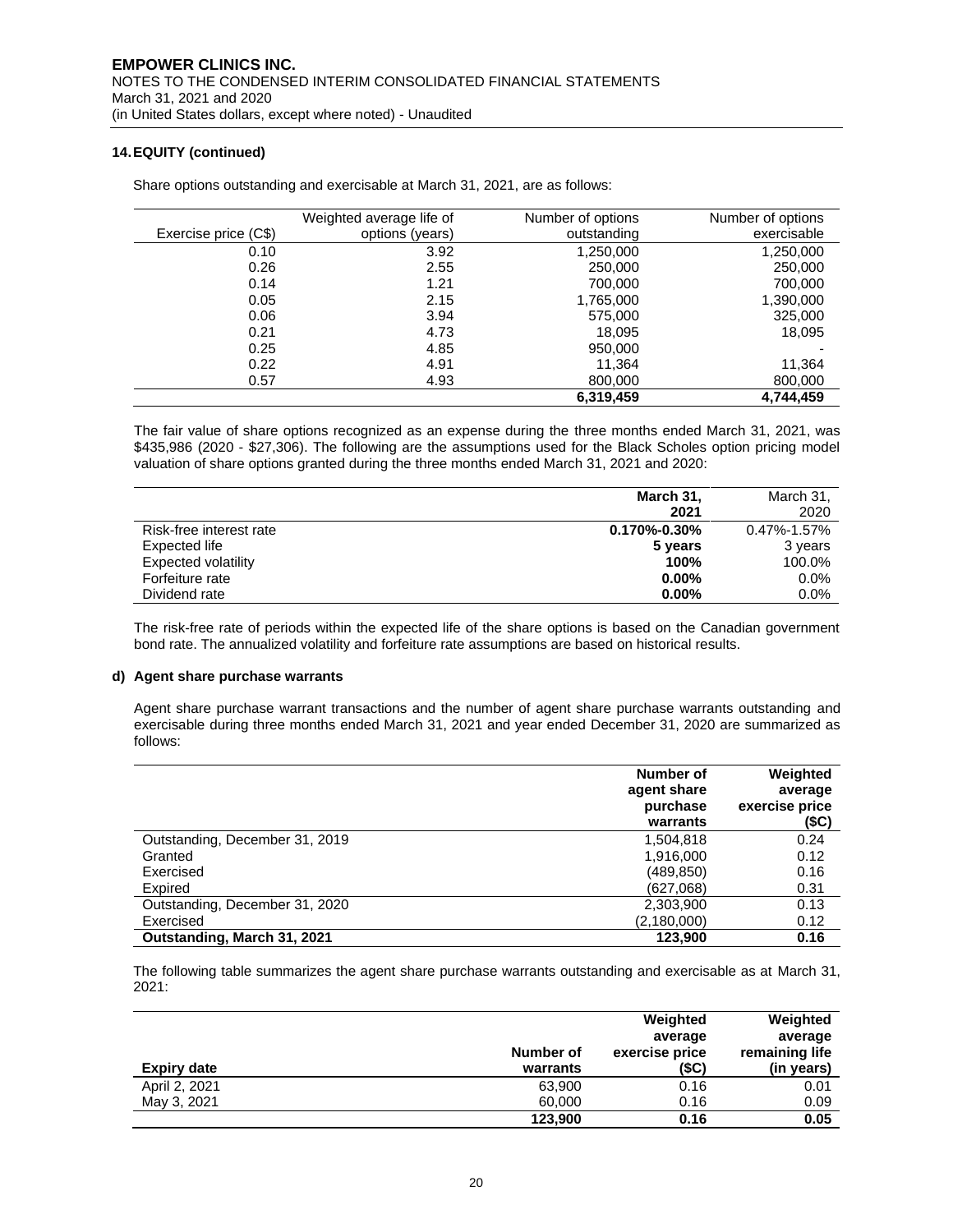# **15.OPERATING EXPENSES**

|                           | Three months ended March 31, |         |
|---------------------------|------------------------------|---------|
|                           | 2021                         | 2020    |
|                           |                              |         |
| Salaries and benefits     | 539.739                      | 467,084 |
| Rent                      | 109,121                      | 16,105  |
| Advertising and promotion | 161.766                      | 36,082  |
| Telephone and internet    | 118.841                      | 25,500  |
| <b>Penalties</b>          | 11.048                       |         |
| Other                     | 270,166                      | 36,851  |
|                           | 1.210.681                    | 581.622 |

#### **16.SUPPLEMENTAL DISCLOSURE WITH RESPECT TO CASH FLOWS**

Significant non-cash transactions were as follows:

|                                                 | Three months ended March 31, |         |
|-------------------------------------------------|------------------------------|---------|
|                                                 | 2021                         | 2020    |
|                                                 |                              |         |
| Vesting of escrow shares                        |                              | 47.937  |
| Shares issued as settlement of accounts payable |                              | 164.346 |
| Shares issued for services                      | 59.598                       | 105,327 |
| Shares issued to former CEO                     |                              | 15,239  |
|                                                 | 59.598                       | 332,849 |

Income tax payments for the three months ended March 31, 2021 were \$nil (2020 - \$nil). As at March 31, 2021, the Company has accrued \$350,000 (December 31, 2020 - \$350,000) in late tax filing penalties related to income taxes in the United States.

#### **17.FINANCIAL INSTRUMENTS AND RISK MANAGEMENT**

#### **a) Fair value measurement of financial assets and liabilities**

The Company has established a fair value hierarchy that reflects the significance of inputs of valuation techniques used in making fair value measurements as follows:

Level 1 - quoted prices in active markets for identical assets or liabilities;

Level 2 - inputs other than quoted prices included in Level 1 that are observable for the asset or liability, either directly (i.e. as prices) or indirectly (i.e. from derived prices); and

Level 3 - inputs for the asset or liability that are not based on observable market data.

The carrying values of cash, accounts receivable, prepaid expenses, inventory, and accounts payable and accrued liabilities approximate their carrying values due to their short-term nature.

The Company has no assets or liabilities that would be categorized as Level 2 in the fair value hierarchy.

As at March 31, 2021 and December 31, 2020, there were no financial assets or liabilities measured and recognized in the consolidated statements of financial position at fair value that would be categorized as Level 3 in the fair value hierarchy above with the exception of the conversion feature liability and warrant liability, which are both Level 3 fair value measurements.

# **18.RELATED PARTY TRANSACTIONS**

The Company's related parties include subsidiaries, associates, joint ventures, affiliated entities and key management personnel and any transactions with such parties for goods and/or services that are made on regular commercial terms. During the three months ended March 31, 2021 and 2020, the Company did not enter into any transactions with related parties outside of compensation to key management personnel as disclosed below.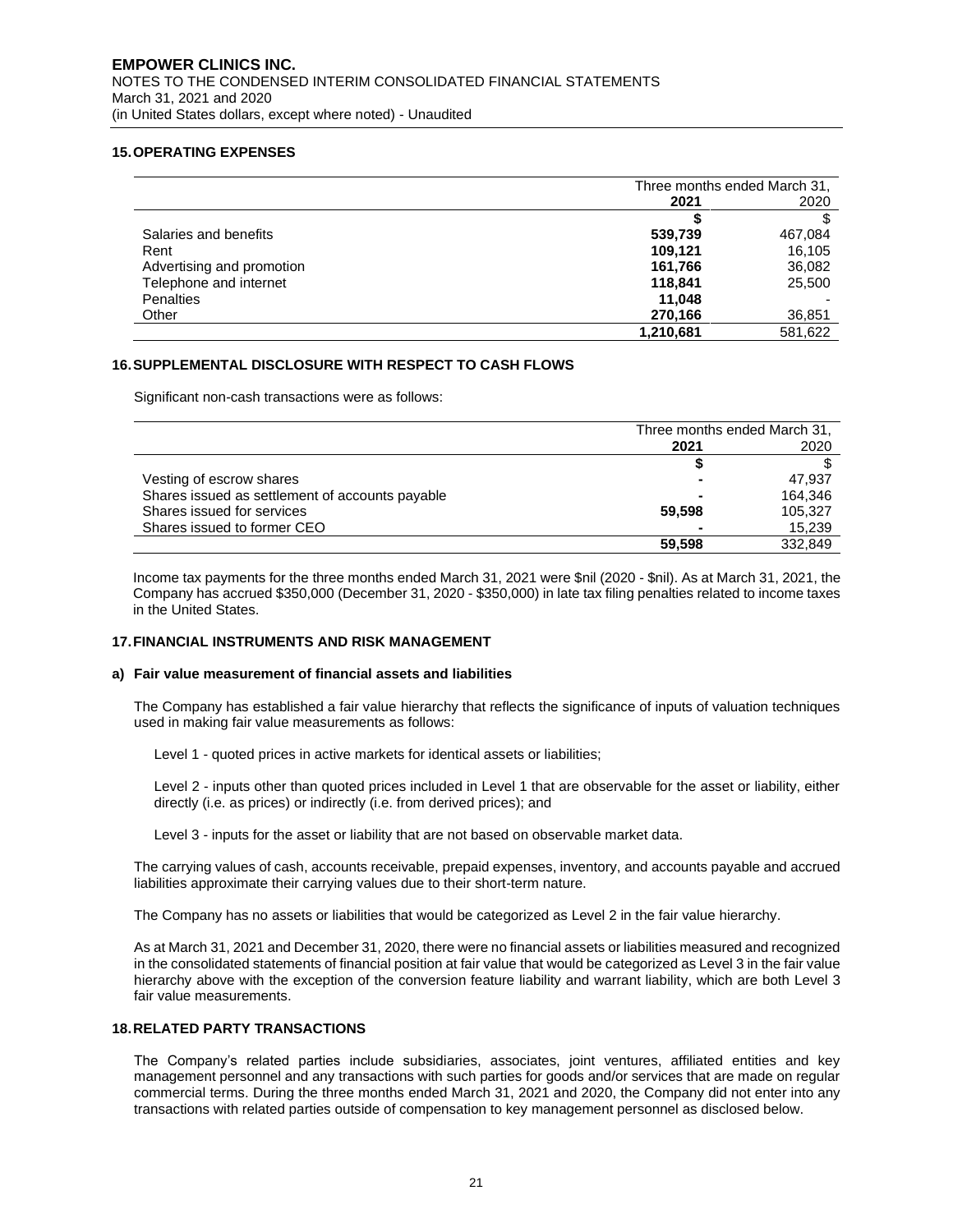# **18.RELATED PARTY TRANSACTIONS (continued)**

Key management are those personnel having the authority and responsibility for planning, directing, and controlling the Company. Salaries and benefits, bonuses, and termination benefits are included in operating expenses and share-based payments are recorded as share-based payment expense or share capital.

Key management compensation for the three months ended March 31, 2021 and 2020 includes:

|                       | Three months ended March 31 |         |
|-----------------------|-----------------------------|---------|
|                       | 2021                        | 2020    |
|                       |                             |         |
| Salaries and benefits | 215,859                     | 169,644 |
| Share-based payments  | 233,486                     | 7,870   |
| Directors fees        | 5.000                       | 3,750   |
|                       | 454.345                     | 181.264 |

Included in salaries and benefits for the three months ended March 31, 2021 is \$nil (2020 - \$34,028) related to common shares awarded to the CEO.

As at March 31, 2021, \$157,291 (December 31, 2020 - \$157,055) is due to the CEO for salaries and benefits. The amounts are unsecured and due on demand. As at March 31, 2021, \$101,831 (December 31, 2020 - \$53,914) is due to the Senior Vice Present Development and Director and his spouse for consideration related to the Sun Valley acquisition as well as salaries and benefits. As at March 31, 2021, \$5,000 (December 31, 2020 - \$nil) is due to a director of the Company for director fees.

As at March 31, 2021, share subscriptions receivable consists of \$745,531 (C\$980,000) due from the CEO for the exercise of 7,000,000 options at an exercise price of \$0.11 (C\$0.14). Share subscriptions receivable reduces shareholders' equity. The share subscriptions receivable has no specified interest or terms of repayment.

#### **19.MANAGEMENT OF CAPITAL**

The Company's objectives of capital management are intended to safeguard the Company's normal operating requirements on an ongoing basis. At March 31, 2021, the capital of the Company consists of consolidated deficit, notes payable, convertible notes payable, and loans payable, net of cash.

|                                  | March 31,     | December 31, |
|----------------------------------|---------------|--------------|
|                                  | 2021          | 2020         |
|                                  |               |              |
| Total shareholder's deficiency   | (1, 415, 652) | (5,490,401)  |
| Notes payable                    | 164.358       | 708,361      |
| Convertible notes payable        | 204.014       | 200,530      |
| Current portion of loans payable | 184.899       | 992,070      |
| Loans payable                    | 1,097,141     | 1,140,157    |
|                                  | 234.760       | (2,449,283)  |
| Less: Cash                       | (6, 286, 942) | (4,889,824)  |
|                                  | (6,052,182)   | (7,339,107)  |

The Board of Directors does not establish quantitative return on capital criteria for management, but rather relies on the expertise of the Company's management to sustain future development of the business. Management reviews its capital management approach on an ongoing basis and believes that this approach, given the relative size of the Company, is reasonable. In order to facilitate the management of its capital requirements, the Company prepares expenditure budgets that are updated as necessary depending on various factors, including successful capital deployment and general industry conditions. The Company also has in place a planning, budgeting and forecasting process which is used to identify the amount of funds required to ensure the Company has appropriate liquidity to meet short and long-term operating objectives. The Company is dependent on cash flows generated from its clinical operations and from external financing to fund its activities. In order to maintain or adjust its capital structure, the Company may issue new shares or debt.

At March 31, 2021 and December 31, 2020, the Company was not subject to any externally imposed capital requirements.